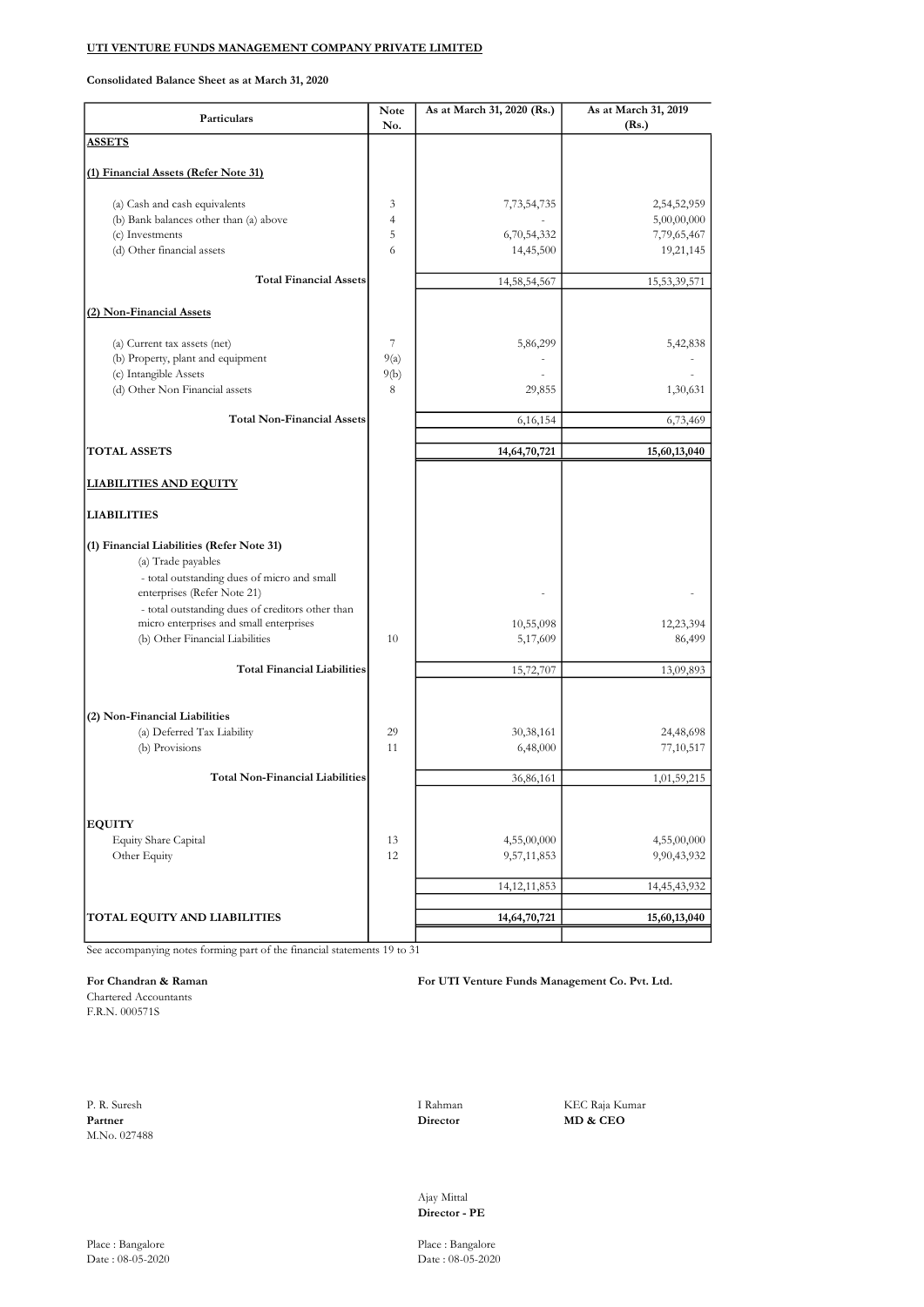#### Consolidated Statement of Profit and Loss for the year ended March 31, 2020

| Particulars                                                            | Note No. | For the year ended<br>March 31, 2020 | For the year ended<br>(Rs.) March 31, 2019<br>(Rs.) |
|------------------------------------------------------------------------|----------|--------------------------------------|-----------------------------------------------------|
| <b>Income</b>                                                          |          |                                      |                                                     |
| (a) Revenue from Operations                                            | 14       |                                      |                                                     |
| i) Interest Income                                                     |          | 46, 55, 455                          | 36,09,925                                           |
| ii) Net Gain/(Loss) on fair value changes                              |          | (8,73,196)                           | 16,03,399                                           |
| iii) Others - Net gains from derecognition of financial instruments    |          |                                      |                                                     |
| under FVTPL category                                                   |          | 22,553                               | 21,95,134                                           |
| <b>Total Revenue from Operations</b>                                   |          | 38,04,812                            | 74,08,458                                           |
| (b) Other Income                                                       | 15       | 36, 33, 191                          | 2,96,301                                            |
| <b>Total Income</b>                                                    |          | 74,38,003                            | 77,04,759                                           |
| <b>Expenses</b>                                                        |          |                                      |                                                     |
| <b>Employee Benefits Expenses</b>                                      | 16       | 13,51,534                            | 3,96,142                                            |
| Depreciation and Amortisation expense                                  | 9        |                                      | 10,938                                              |
| Other Expenses                                                         | 17       | 87,75,245                            | 1,48,62,254                                         |
| <b>Total expenses</b>                                                  |          | 1,01,26,779                          | 1,52,69,334                                         |
| Profit/(Loss) before exceptional items and Tax                         |          | (26, 88, 776)                        | (75, 64, 575)                                       |
| <b>Exceptional item</b>                                                |          |                                      |                                                     |
| Profit/(Loss) before tax                                               |          | (26, 88, 776)                        | (75, 64, 575)                                       |
| Tax expense:                                                           | 29       |                                      |                                                     |
| - Current tax expense for current year                                 |          |                                      |                                                     |
| - Short/(Excess) tax provsion relating to earlier years                |          | 8,396                                | 7,74,095                                            |
| - Deferred tax expense/(income)                                        |          | 5,89,463                             | 3,20,297                                            |
|                                                                        |          | 5,97,859                             | 10,94,392                                           |
| Profit/(Loss) After Tax                                                |          | (32, 86, 635)                        | (86, 58, 967)                                       |
| * Includes provision on account of tax deducted at source not refunded |          |                                      |                                                     |
| <b>Other Comprehensive Income</b>                                      |          |                                      |                                                     |
| Items that will not be reclassified to profit or loss                  |          |                                      |                                                     |
| Remeasurement of defined benefit plans                                 |          |                                      | 31,566                                              |
| Deferred tax on remeasurement of defined benefit plans                 |          |                                      | (8, 782)                                            |
| Other Comprehensive Income for the year                                |          |                                      | 22,784                                              |
| Total Comprehensive Income for the year                                |          | (32, 86, 635)                        | (86, 36, 183)                                       |
| Basic and diluted earnings per equity share (of Rs. 10/- face value)   |          |                                      |                                                     |
| - before exceptional items                                             |          | (0.72)                               | (1.90)                                              |
| - after exceptional items                                              |          | (0.72)                               | (1.90)                                              |
| Weighted Average No. of Equity Shares used in above computation        |          | 45,50,000                            | 45,50,000                                           |

See accompanying notes forming part of the financial statements 19 to 31

#### For Chandran & Raman For UTI Venture Funds Management Co. Pvt. Ltd.

Chartered Accountants F.R.N. 000571S

P. R. Suresh I Rahman KEC Raja Kumar **Partner** MD & CEO M.No. 027488

MD & CEO

Ajay Mittal Director - PE

Date : 08-05-2020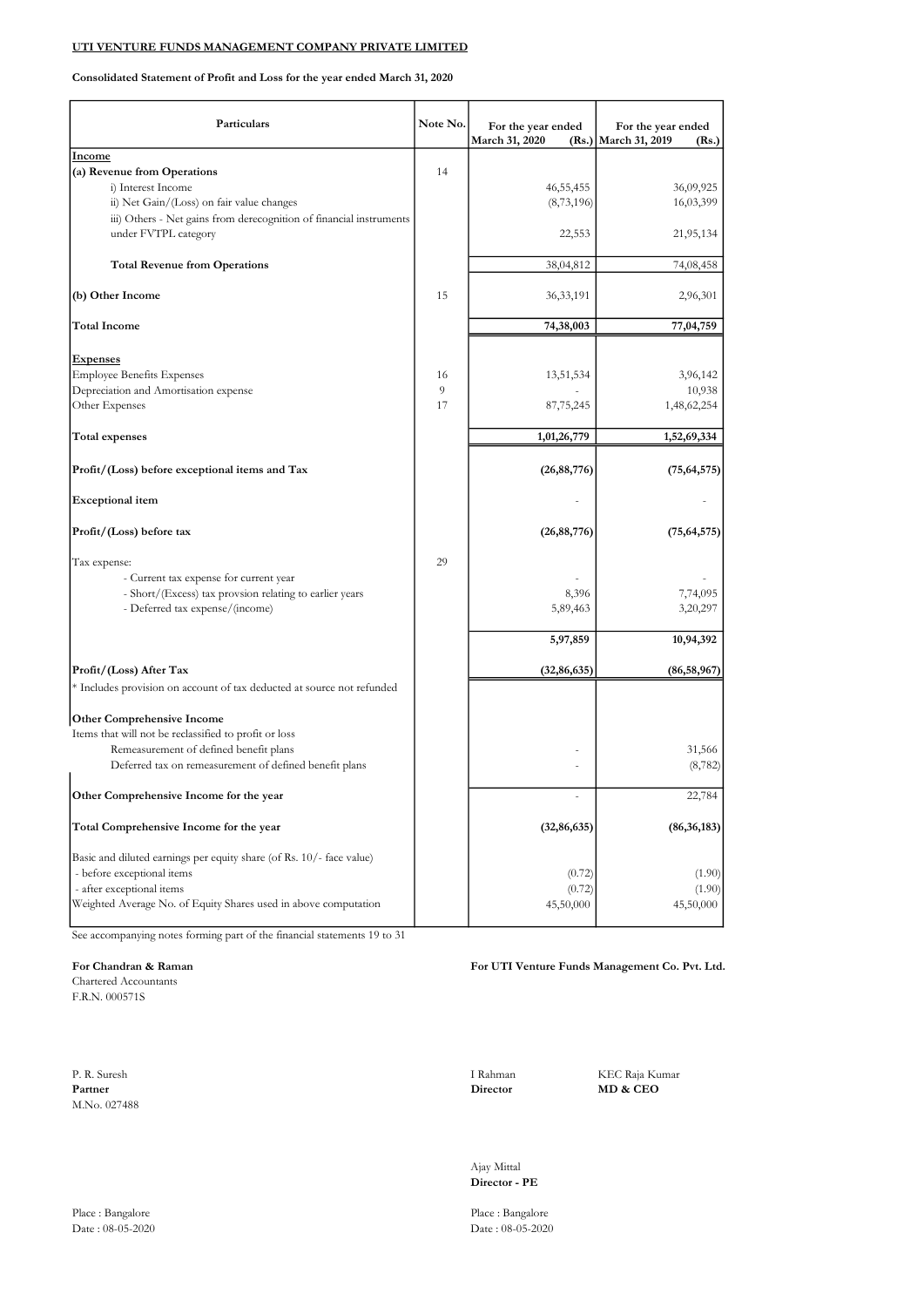Consolidated Cash Flow Statement for the year ended March 31, 2020

|                                                                     |               | For Year ended March 31, 2020 |               | For Year ended March 31, 2019 |
|---------------------------------------------------------------------|---------------|-------------------------------|---------------|-------------------------------|
| <b>PARTICULARS</b>                                                  | Rs.           |                               | Rs.           |                               |
|                                                                     |               |                               |               |                               |
| A. Cash flows from operating activities                             |               |                               |               |                               |
| Net profit/(loss) after taxation                                    |               | (32, 86, 635)                 |               | (86, 58, 967)                 |
| Adjustments for:                                                    |               |                               |               |                               |
| Provision for taxation                                              | 5,97,859      |                               | 10,94,392     |                               |
| Depreciation                                                        |               |                               | 10,938        |                               |
| Fair value gains/losses on financial instruments                    | 8,73,196      |                               | (16, 03, 399) |                               |
| Distributed profit from venture fund                                |               |                               |               |                               |
| Profit on sale of Current and Non Current Investments (net)         | (22, 553)     |                               | (21, 95, 134) |                               |
| Profit on sale of Fixed Assets                                      |               |                               | (12,205)      |                               |
| Provision for onerous contract                                      | (35, 15, 953) |                               | (1, 16, 325)  |                               |
| Provision for contingencies                                         |               |                               | 3,63,280      |                               |
| Rental expenses/(interest income) on fair valuation of security dep |               |                               | (51, 683)     |                               |
| Interest income on fixed deposits                                   |               |                               | (29, 26, 064) |                               |
| Foreign exchange fluctuation adjustment of investments in FCTR      | (622)         |                               | (413)         |                               |
| Provision for dimunition/(write back) (net)                         |               | (20,68,073)                   |               | (54, 36, 613)                 |
|                                                                     |               |                               |               |                               |
| Operating profit before working capital changes                     |               | (53, 54, 708)                 |               | (1, 40, 95, 580)              |
| Adjustments for changes in working capital:                         |               |                               |               |                               |
| (Increase) / Decrease in Trade receivables                          |               |                               | 1,10,575      |                               |
| (Increase) / Decrease in loans & advances                           | (14, 45, 500) |                               | 1,46,21,621   |                               |
| (Increase) / Decrease in other financial assets                     |               |                               |               |                               |
| (Increase) / Decrease in other current assset                       | 1,00,776      |                               | 7,09,153      |                               |
| Increase / (Decrease) in trade payables                             | (1,68,296)    |                               | 1,47,346      |                               |
| Increase / (Decrease) in long term provisions                       |               |                               |               |                               |
| Increase / (Decrease) in short term provisions                      | (35, 46, 564) |                               | 1,32,142      |                               |
| Increase / (Decrease) in other current liabilities                  | 4,31,110      | (46, 28, 474)                 | (28, 897)     | 1,56,91,941                   |
| Cash generated from operations                                      |               | (99, 83, 182)                 |               | 15,96,361                     |
| Income taxes paid (net of refunds)                                  |               | (51, 857)                     |               | (2,91,345)                    |
| Net cash from operating activities                                  |               | (1,00,35,039)                 |               | 13,05,016                     |
| B. Cash flows from investing activities                             |               |                               |               |                               |
| Receipts from distributions from venture funds                      | 7,700         |                               |               |                               |
| Proceeds from sale of Furnitures                                    |               |                               | 15,000        |                               |
| Proceeds from redemption of investments (mutual funds)              | 1,00,53,414   |                               | 7,28,25,034   |                               |
| Purchase of investments (mutual funds)                              |               |                               |               |                               |
| Investments in fixed deposits                                       | 5,00,00,000   |                               | (5,00,00,000) |                               |
| Interest received on fixed deposits                                 | 19,21,145     |                               | 10,04,919     |                               |
| Net cash from investing activities                                  |               | 6, 19, 82, 259                |               | 2,38,44,953                   |
| Net increase/(decrease) in cash and cash equivalents                |               | 5, 19, 47, 220                |               | 2,51,49,969                   |
| Effect of foreign exchange rate changes                             |               | (45, 444)                     |               | (15, 188)                     |
| Cash and cash equivalents at the beginning of the year              |               | 2,54,52,959                   |               | 3,18,178                      |
| Cash and cash equivalents at the end of the year                    |               | 7,73,54,735                   |               | 2,54,52,959                   |

Cash-flow statement has been prepared using indirect method as envisaged by the Ind AS 7 on Statement of Cash flows

Chartered Accountants F.R.N. 000571S

P. R. Suresh I Rahman KEC Raja Kumar Partner MD & CEO Partner MD & CEO M.No. 027488

Place : Bangalore Place : Bangalore

#### For Chandran & Raman For UTI Venture Funds Management Co. Pvt. Ltd.

Ajay Mittal Director - PE

 $Date : 08-05-2020$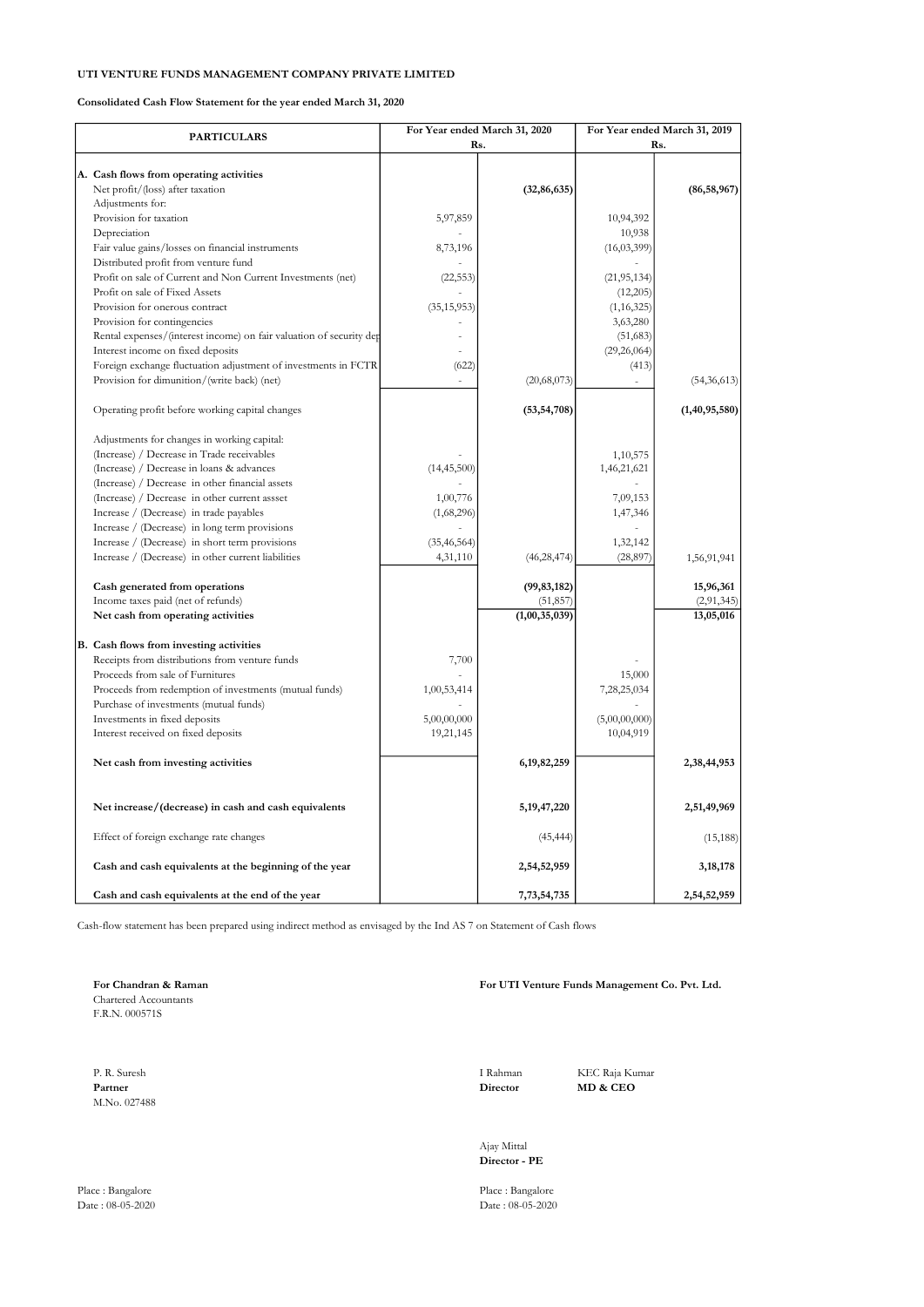#### Statement of changes in Equity for the year ended March 31, 2020

### A. Equity Share Capital

| A. Equity Share Capital                                            |              |
|--------------------------------------------------------------------|--------------|
| <b>Particulars</b>                                                 | Amount (Rs.) |
|                                                                    |              |
| Equity Shares of Rs. 10/- each, Issued, Subscribed & Fully Paid Up |              |
| As at April 1, 2018                                                | 4,55,00,000  |
| Changes in equity share capital                                    |              |
| As at March 31, 2019                                               | 4,55,00,000  |
| As at April 1, 2019                                                | 4,55,00,000  |
| Changes in equity share capital                                    |              |
| As at March 31, 2020                                               | 4,55,00,000  |
|                                                                    |              |
|                                                                    |              |

#### B. Other Equity

|                                                                             |                          | <b>Reserves and Surplus</b>      |                          |                          |                          |               |
|-----------------------------------------------------------------------------|--------------------------|----------------------------------|--------------------------|--------------------------|--------------------------|---------------|
|                                                                             | <b>Capital Reserve</b>   | Capital<br>Redemption<br>Reserve | <b>General Reserve</b>   | <b>Retained Earnings</b> | <b>FCT</b> Reserve       | Equity        |
| Balance as at April 1, 2018                                                 | 1,90,09,046              | 45,00,700                        | 5,76,94,470              | 2,52,62,710              | 12,28,377                | 10,76,95,303  |
| Profit/(Loss) for the year                                                  | $\overline{\phantom{a}}$ |                                  | $\overline{\phantom{a}}$ | (86,58,967)              |                          | (86, 58, 967) |
| Changes during the year                                                     | $\overline{\phantom{a}}$ | $\overline{\phantom{a}}$         | $\overline{\phantom{a}}$ | $\overline{\phantom{a}}$ | (15, 188)                | (15, 188)     |
| Other comprehensive income - Remeasurement of<br>defined benefit obligation | $\overline{\phantom{a}}$ | $\overline{\phantom{a}}$         | $\overline{\phantom{a}}$ | 22,784                   | ٠                        | 22,784        |
| Balance as at March 31, 2019                                                | 1,90,09,046              | 45,00,700                        | 5,76,94,470              | 1,66,26,527              | 12, 13, 189              | 9,90,43,932   |
| For the year                                                                | $\overline{\phantom{a}}$ | $\overline{\phantom{a}}$         | $\overline{\phantom{a}}$ | (32, 86, 635)            | ٠                        | (32, 86, 635) |
| Changes during the year                                                     | $\overline{\phantom{a}}$ | $\overline{\phantom{a}}$         | $\overline{\phantom{a}}$ | $\overline{\phantom{a}}$ | (45, 444)                | (45, 444)     |
| Other comprehensive income - Remeasurement of<br>defined benefit obligation | $\overline{\phantom{a}}$ | $\overline{\phantom{a}}$         | $\overline{\phantom{a}}$ | $\overline{\phantom{a}}$ | $\overline{\phantom{0}}$ |               |
| Balance as at March 31, 2020                                                | 1,90,09,046              | 45,00,700                        | 5,76,94,470              | 1,33,39,892              | 11,67,745                | 9,57,11,853   |
|                                                                             |                          |                                  |                          |                          |                          |               |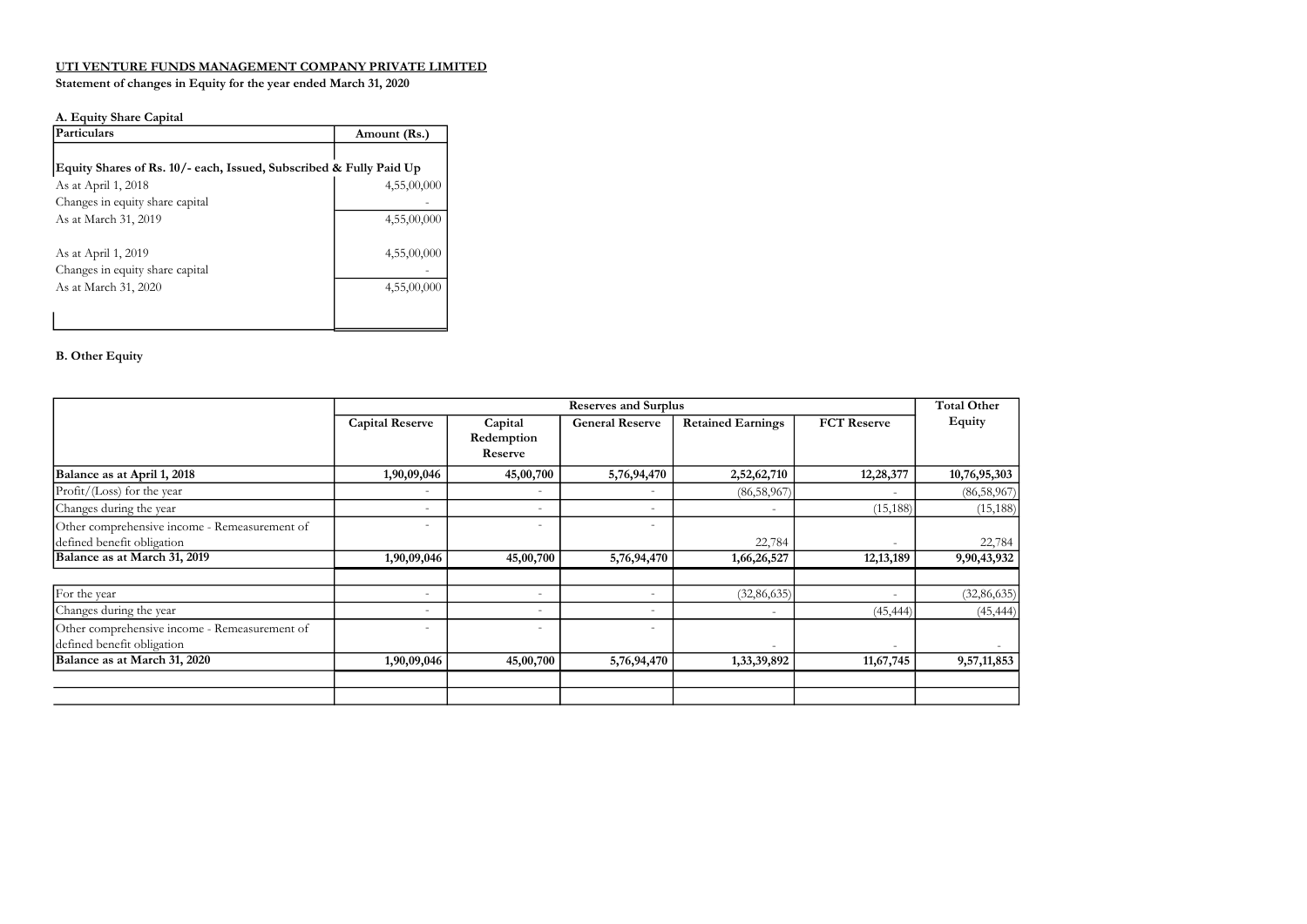### Notes to the Consolidated Financial Statements for the year ended March 31, 2020

#### 1 a) Background

UTI Venture Funds Management Co. Pvt. Ltd. ("the Company") is a wholly owned subsidiary of UTI Asset Management Co. Ltd. The Company's business consists of managing Private Equity and Venture Funds. These consolidated financial statements relate to the Company and its wholly owned subsidiary, UTI Private Equity Limited, Mauritius (previously known as UTI Private Equity Advisors Limited, Mauritius) together referred to as the 'Group'. The financial statements of the entities in the Group used in the consolidation are drawn up to the same reporting date i.e. March 31, 2020.

### b) Principles of Consolidation

The financial statements of the Company and its subsidiary (being non-integral foreign operations) have been consolidated on a line by line basis by adding together like items of assets, liabilities, income and expense. The intra-group balances, intra-group transactions and unrealized profits or losses have been eliminated fully.

On consolidation, assets and liabilities relating to the non-integral foreign operations are translated at the exchange rate prevailing on the balance sheet date. Revenue and expenses are translated at the average rates prevailing in the period. Exchange differences arising out of these translations are included in the Balance sheet under Reserves and Surplus under the nomenclature "Foreign Currency Translation Reserve on Consolidation".

Figures pertaining to the subsidiary have been reclassified wherever necessary to bring them in line with the Company's financial statements.

c) The Company has a wholly owned subsidiary , UTI Private Equity Limited , Mauritius. The subsidiary Company is a holder of 100 management shares having a face value of USD 1 each in the offshore pooling vehicle of Fund II viz Ascent India Limited .

In addition to the management shares , Ascent India Limited has issued Class A and B Participating Shares at the face value of USD 100 each. The management shares do not carry any economic interest in the form of dividends , are not be redeemable but carry voting rights in the investment Company. Only the Participating shares carry the beneficial interest in the investment Company , are redeemable , entitled to dividends but are not entitled to voting rights in the investment Company.

Upon liquidation of the investment Company , the management shareholders are entitled to receive their nominal capital only, subject to a maximum of \$100. The management is of the opinion that since the management shares of the Company in Ascent India Limited do not have any economic benefits, consolidation of the financial statements of Ascent India Limited with UTI Private Equity Advisors as per Ind AS 110 will not be proper.

Accordingly, the financial statements of Ascent India Limited have been excluded from consolidation.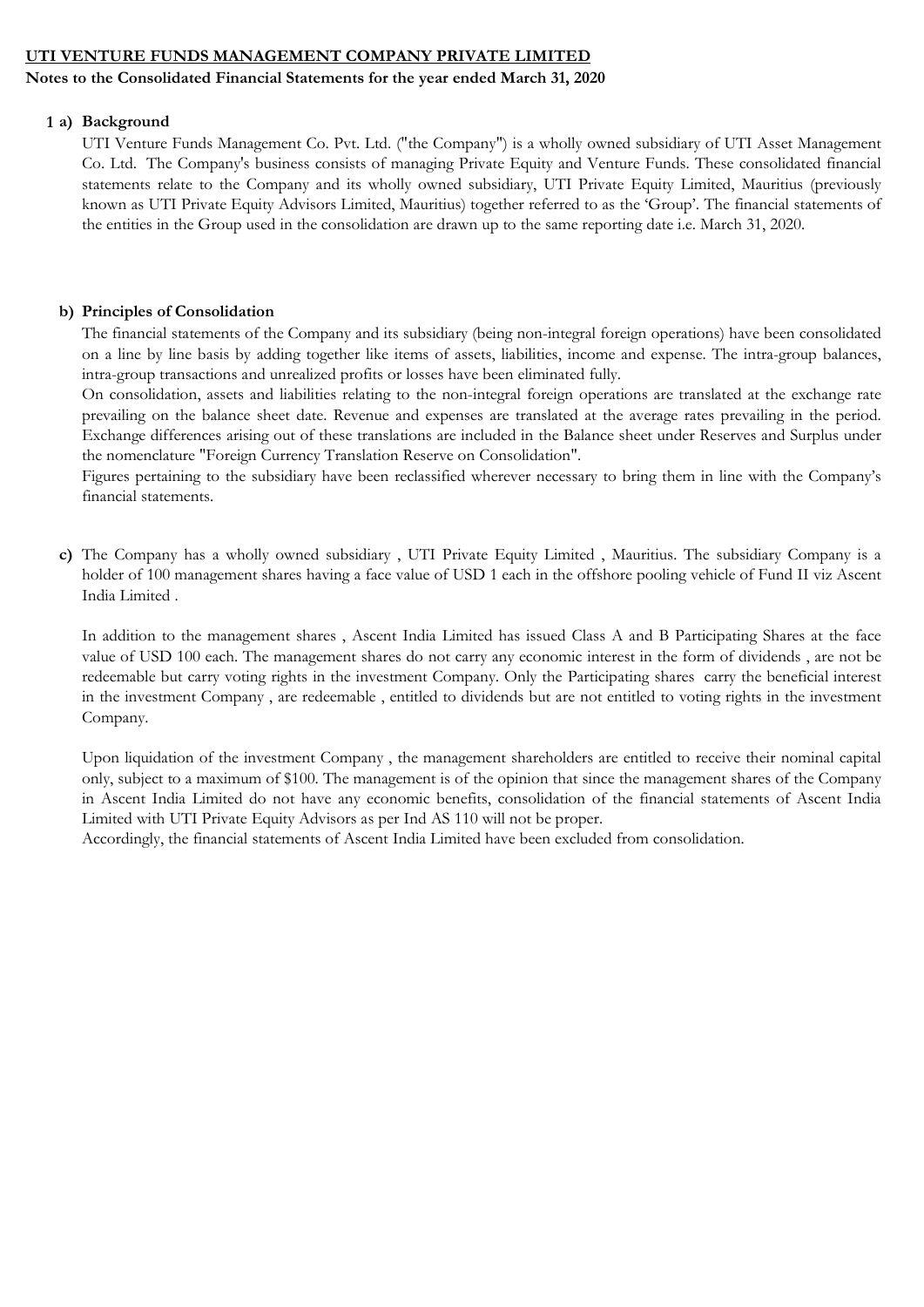### Notes to the Consolidated Financial Statements for the year ended March 31, 2020

#### 2 Significant Accounting Policies

### a) Basis of Preparation of Financial Statements

The Financial Statements comply in all material aspects with Indian Accounting Standards notified under section 133 of the Companies Act, 2013 ("the Act") in terms of Indian Accounting Standard Rules, 2015 and relevant provisions of the act.

The Financial Statements upto and including the year ended 31st March, 2018 were prepared in accordance with the Accounting Standards notified under Companies (Accounting Standard) Rules, 2006 and other relevant provisions of the Act.

#### b) Use of Estimates

The preparation of financial statements require the management of the Company to make estimation, judgements and assumptions that effect the reported balances of assets and liabilities and disclosures relating to the contingent liabilities as at the date of the financial statements and reported amounts of income and expenses during the period. Examples of such estimates include provision for accrued contribution to defined benefit obligation, useful life of Property, Plant and Equipments, provision for onerous contracts and contingencies. The estimates and assumptions used in the accompanying financial statements are based upon management's evaluation of the relevant facts and circumstances as of the date of financial statements. Actual results may differ from those estimates. Any revision to accounting estimate is recognized prospectively in the current and future periods.

### c) Property, Plant and Equipment and Intangible Assets

Property, plant and equipment are stated at cost of acquisition less accumulated depreciation, and impairment losses, if any. The cost of acquisition is inclusive of duties, freight and other incidental expenses related to acquisition and installation of the assets. Subsequent expenditure related to an item of Property, Plant and Equipment is added to its book value, only if it increases the future benefits from existing asset beyond its previously assessed standard of performance. Capital work in progress is stated at cost.

The present value of the expected cost for the decommissioning of an asset after its use is included in the cost of the respective asset if the recognition criteria for a provision are met.

Gains or losses arising from disposal of Property, Plant and Equipments are measured as the differences between the net disposal proceeds and carrying amount of asset and are recognized in the Statement of Profit and Loss when the asset is disposed.

Computer equipment- 3 years Furniture & Fixtures- 10 years Office Equipment- 5 years Leasehold improvements are amortised over the period of lease.

Intangible assets acquired separately are measured on initial recognition at cost. Such cost includes purchase price, borrowing cost, and cost directly attributable to brining the asset to its working condition for the intended use. Thereafter intangible assets are carried at cost less any accumulated amortisation and accumulated impairment losses.

Softwares are amortised over a period of 3 years on straight line method (SLM) on pro-rata basis.

Gains or losses arising from derecognition of an intangible asset are measured as the difference between the net disposal value and the carrying amount of the asset and are recognised in the Statement of Profit & Loss.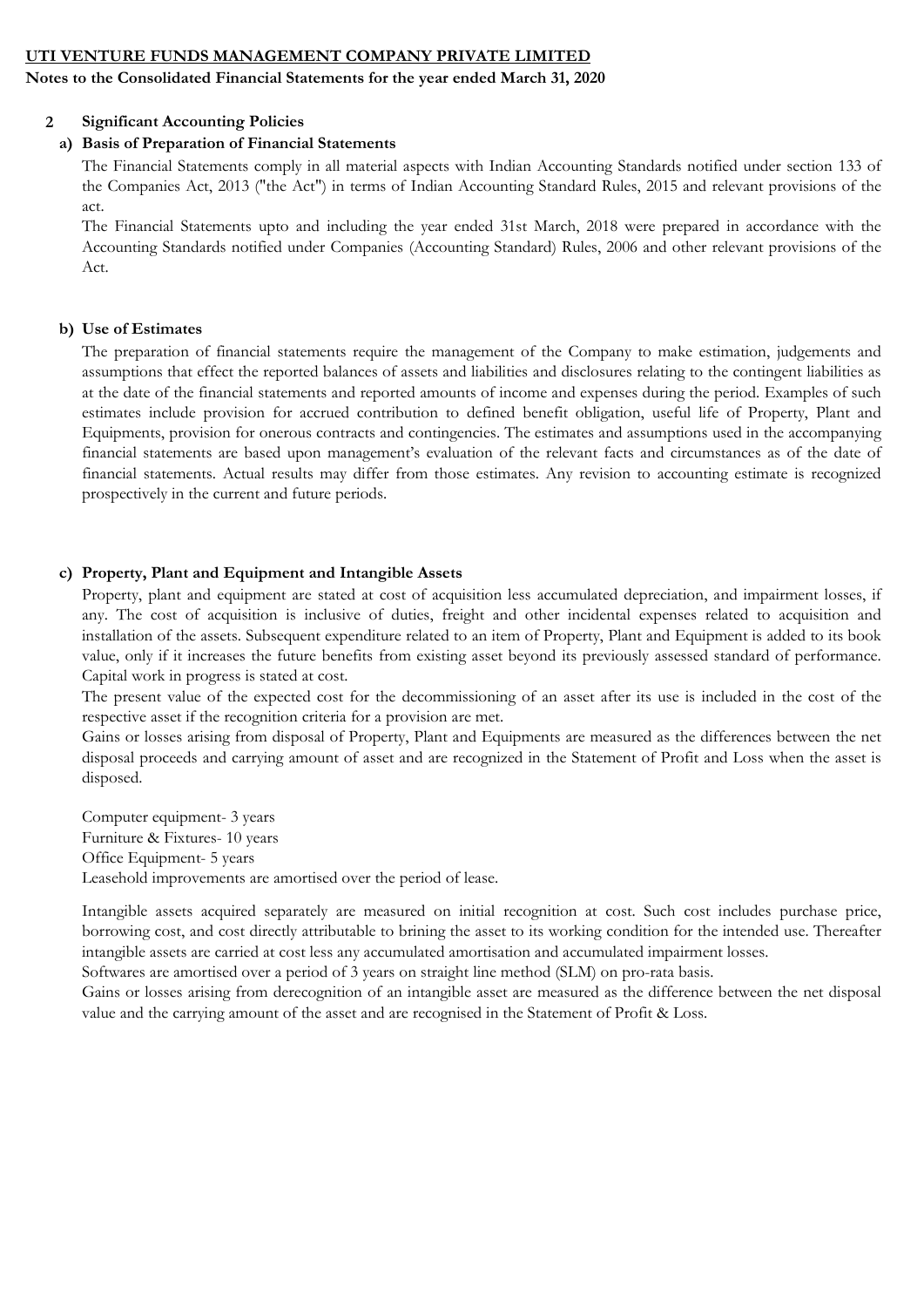# Notes to the Consolidated Financial Statements for the year ended March 31, 2020

# d) Financials Instruments

# i. Financial Assets (other than investments in subsidiaries)

All financial assets are initially recognized at fair value. Transaction costs that are directly attributable to the acquisition or issue of financial assets and financial liabilities, which are not at fair value through profit or loss, are adjusted to the fair value on initial recognition.

Accordingly, initial recognition of investments in mutual funds and venture funds are recognized at fair value.

Interest-free security deposits are measured at Amortized Cost which shall be the present value of all expected future repayments discounted at prevailing market rates.

# As per IND AS 109, Financial Assets have to be measured as follows:

a) Financial assets carried at Amortised Cost (AC)

A financial asset is measured at amortised cost if it is held within a business model whose objective is to hold the asset in order to collect contractual cash flows and the contractual terms of the financial asset give rise on specified dates to cash flows that are solely payments of principal and interest on the principal amount outstanding. Accordingly, rent deposits given to Landlords which are interest free have also been given similar treatment.

b) Financial assets at Fair Value Through Other Comprehensive Income (FVTOCI)

A financial asset is measured at FVTOCI if it is held within a business model whose objective is achieved by both collecting contractual cash flows and selling financial assets and the contractual terms of the financial asset give rise on specified dates to cash flows that are solely payments of principal and interest on the principal amount outstanding.

c) Financial assets at Fair Value Through Profit or Loss (FVTPL)

A financial asset which is not classified in any of the above categories is measured at FVTPL. Accordingly investments in mutual funds & venture funds will be measured at fair value through profit & loss.

## ii. Financial assets - Investments in Subsidiaries

According to IND AS, the company has following options to account for the above subsidiaries: a. At cost as per IND AS 27.

b. At Fair Value through Profit & Loss or Other Comprehensive Income as per IND AS 109

Accordingly, the Company has accounted for its investments in subsidiaries at cost.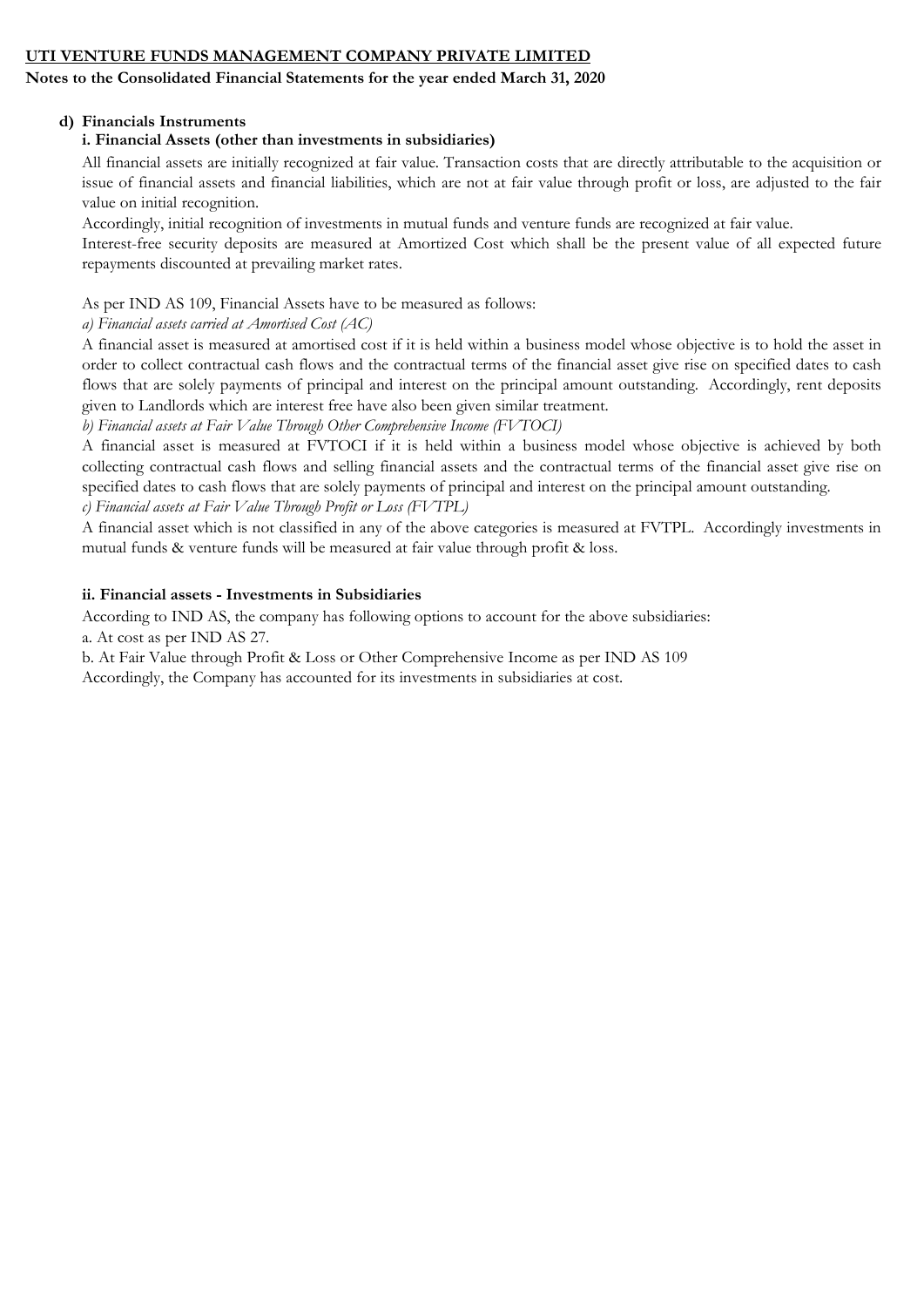### Notes to the Consolidated Financial Statements for the year ended March 31, 2020

#### Derecognition of financial assets

The Company derecognizes a financial asset when the contractual rights to the cash flows from the financial asset expire or it transfers the financial asset and the transfer qualifies for derecognition under Ind AS 109.

#### Impairment of financial assets

In accordance with Ind AS 109, the company applies expected credit loss (ECL) model for measurement and recognition of impairment loss on trade receivables and investments.

#### iii. Financial liabilities

All financial liabilities are recognised initially at fair value and, in the case of loans and borrowings and payables, net of directly attributable transaction costs.

As per Ind AS 32, a financial liability is any liability that is a contractual obligation to deliver cash or another financial asset to another entity, or to exchange financial assets & liabilities with another entity under conditions that are potentially unfavourable to the entity.

Financial liabilities are carried at amortized cost using the effective interest method. For trade and other payables maturing within one year from the balance sheet date, the carrying amounts approximate fair value due to the short maturity of these instruments.

#### Derecognition of financial liabilities

A financial liability (or a part of a financial liability) is derecognized from the Company's Balance Sheet when the obligation specified in the contract is discharged or cancelled or expires.

#### e) Transactions in foreign currency

Company's functional currency is Indian Rupees (INR). Transactions in foreign currency are accounted for at the rate of exchange prevailing at the date of the transaction. Exchange differences, if any, arising out of transactions settled during the year are recognized in the Statement of Profit and Loss.

#### f) Revenue recognition

Income from management fees is recognised when they contractually accrue except when collectability is in doubt. Dividend income from investments is accounted when the right to receive dividends is established.

### g) Employee Benefits

#### Short-term Employee benefits

The undiscounted amount of short term employee benefits expected to be paid in exchange for the services rendered by employees are recognised as an expense during the period when the employees render the services.

#### Defined benefit plans

Gratuity, which is a defined benefit scheme, is not funded and the cost of providing services is determined using the Projected Unit Credit Method, with actuarial valuations being carried out at each balance sheet date. Actuarial gains and losses are recognised in the Statement of Other Comprehensive Income (OCI) in the period in which they occur. Past service cost is recognised immediately. The retirement benefit obligation recognised in the Balance Sheet represents the present value of the defined benefit obligation as adjusted for unrecognised past service cost.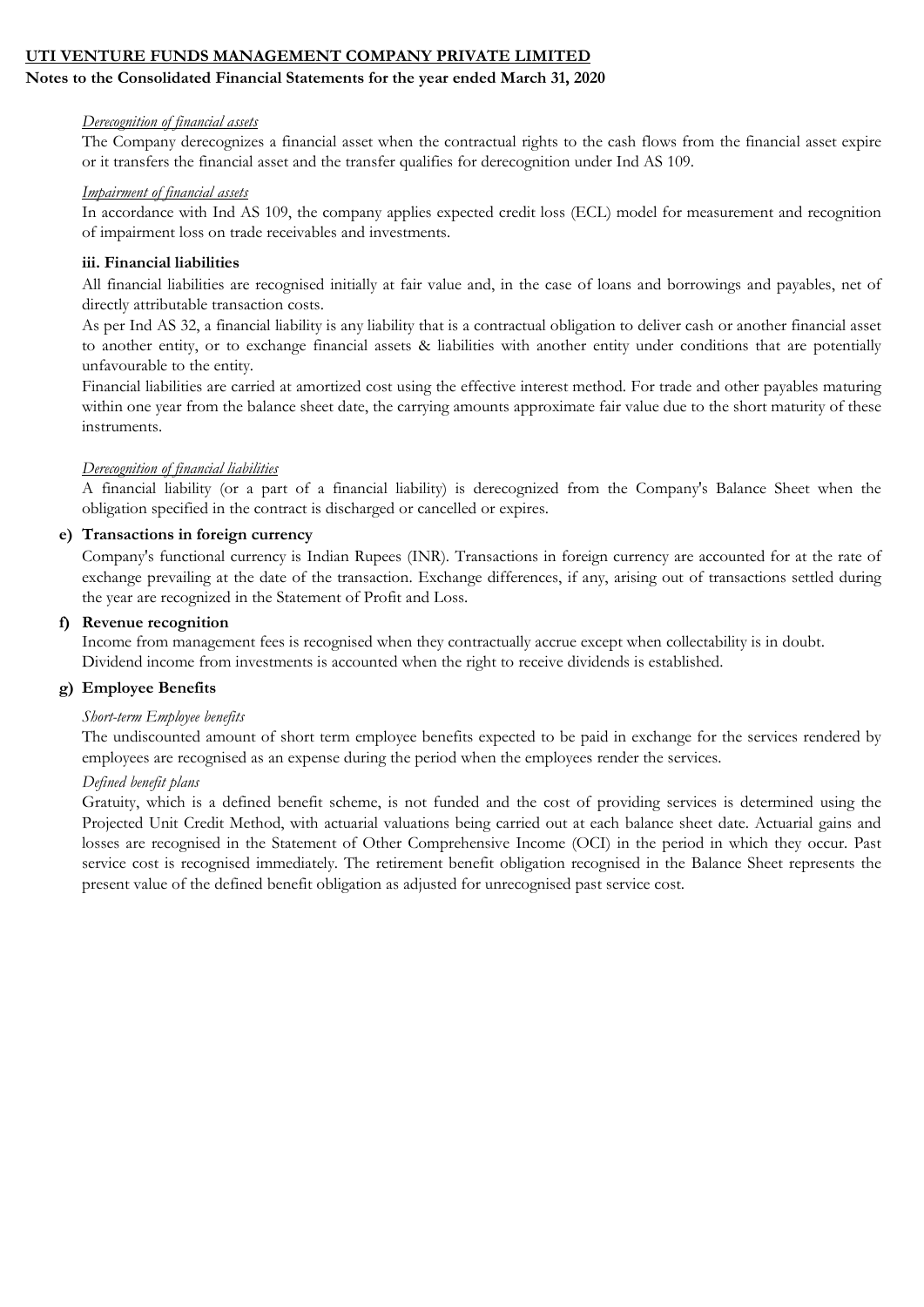#### Notes to the Consolidated Financial Statements for the year ended March 31, 2020

#### h) Cash and Cash Equivalents

Cash and cash equivalent in the balance sheet comprise cash at banks and on hand and short-term deposits with an original maturity of three months or less, which are subject to an insignificant risk of changes in value.

For the purpose of the statement of cash flows, cash and cash equivalents consist of cash and short-term deposits, as defined above, net of outstanding bank overdrafts as they are considered an integral part of the Company's cash management.

### i) Taxation

Income tax expense comprises current tax expense and the net change in the deferred tax asset or liability during the year. Current and deferred tax are recognized in profit or loss, except when they relate to items that are recognized in other comprehensive income or directly in equity, in which case, the current and deferred tax are also recognized in other comprehensive income or directly in equity, respectively. Current income tax for the current and prior periods are measured at the amount expected to be paid to the taxation authorities based on the taxable income for that period. The tax rates and tax laws used to compute the amount are those that are enacted or substantively enacted by the balance sheet date.

Deferred income tax is recognized on temporary differences at the balance sheet date between the tax bases of assets and liabilities and their carrying amounts for financial reporting purposes, except when the deferred income tax arises from the initial recognition of goodwill or an asset or liability in a transaction that is not a business combination and affects neither accounting nor taxable profit or loss at the time of the transaction.

Deferred income tax assets are recognized for all deductible temporary differences, carry forward of unused tax credits and unused tax losses, to the extent that it is probable that taxable profit will be available against which the deductible temporary differences, and the carry forward of unused tax credits and unused tax losses can be utilized.

The carrying amount of deferred income tax assets is reviewed at each balance sheet date and reduced to the extent that it is no longer probable that sufficient taxable profit will be available to allow all or part of the deferred income tax asset to be utilized.

Deferred income tax assets and liabilities are measured at the tax rates that are expected to apply in the period when the asset is realized or the liability is settled, based on tax rates (and tax laws) that have been enacted or substantively enacted at the balance sheet date.

#### j) Contingencies and Provisions

In accordance with Ind AS 37, provisions are recognized when there is a present obligation as a result of a past event, it is probable that an outflow of resources embodying economic benefits will be required to settle the obligation, and a reliable estimate can be made of the amount of the obligation.

Contingent liabilities are not recognized in books of accounts. They are disclosed by way of notes, unless the possibility of an outflow of resources embodying economic benefits is remote.

Contingent assets are not recognized in financial statements. However, when the realization of income is virtually certain, then the related asset is not a contingent asset and its recognition is appropriate. A contingent asset is disclosed, only where an inflow of economic benefits is probable.

The Company estimates the unavoidable costs of meeting its obligation under a contract(s) which exceed the economic benefits expected to be received under it and recognises the same. Provision are validated every year and excess/short provision are adjusted in the statement of profit and loss.

#### k) Impairment of assets (other than financial assets)

At each Balance Sheet date, the management reviews the carrying amounts of assets to determine whether there is any indication that those assets were impaired. If any such indication exists, the recoverable amount of the asset is estimated in order to determine the extent of impairment loss. In assessing value in use, the estimated future cash flows expected from the continuing use of the asset and from its disposal are discounted to their present value using a pre-tax discount rate that reflects the current market assessments of time value of money and the risks specific to the asset. The reduction is treated as an impairment loss and is recognized in the Statement of Profit and Loss.

Reversal of impairment loss is recognized immediately as income in the Statement Profit and Loss.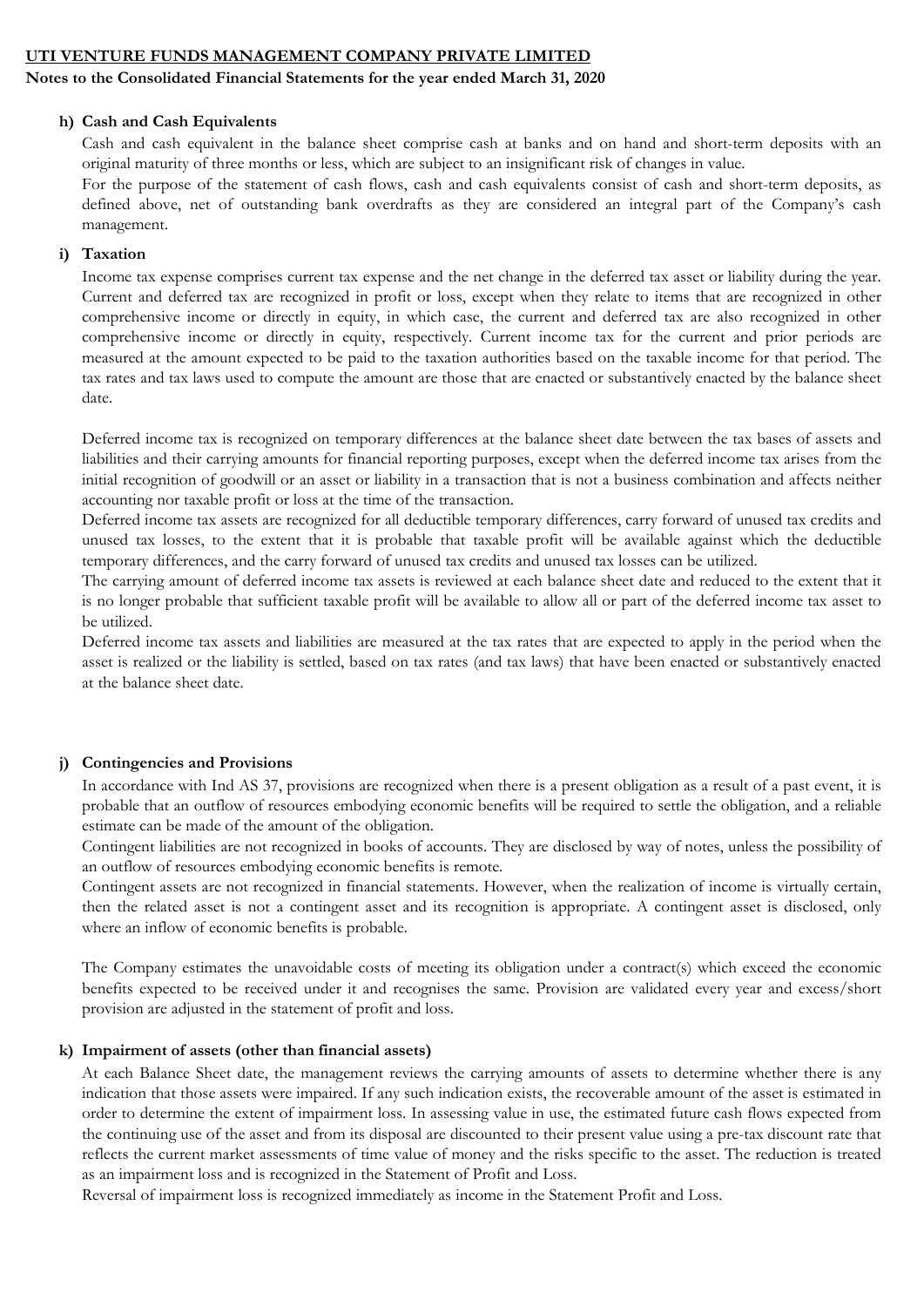#### Notes to the Consolidated Financial Statements for the year ended March 31, 2020

### l) Fair value hierarchy

Fair value hierarchy:

All assets and liabilities for which fair value is measured or disclosed in the financial statements are categorized within the fair value hierarchy, described as follows, based on the lowest level input that is significant to the fair value measurement as a whole:

► Level 1 — Quoted (unadjusted) market prices in active markets for identical assets or liabilities

► Level 2 — Valuation techniques for which the lowest level input that is significant to the fair value measurement is directly or indirectly observable

► Level 3 — Valuation techniques for which the lowest level input that is significant to the fair value measurement is unobservable

For assets and liabilities that are recognized in the financial statements on a recurring basis, the Company determines whether transfers have occurred between levels in the hierarchy by re-assessing categorization (based on the lowest level input that is significant to the fair value measurement as a whole) at the end of each reporting period.

### m) Segment Reporting

The company is primarily engaged in the investment management business. Company's chief operating decision makers review the company's operation as a whole and no different segments have been identified for this purposes and accordingly, no the Company do not have more than one operating segments as per Ind AS 108 'Operating Segments'. Hence there is no separate reporting requirement.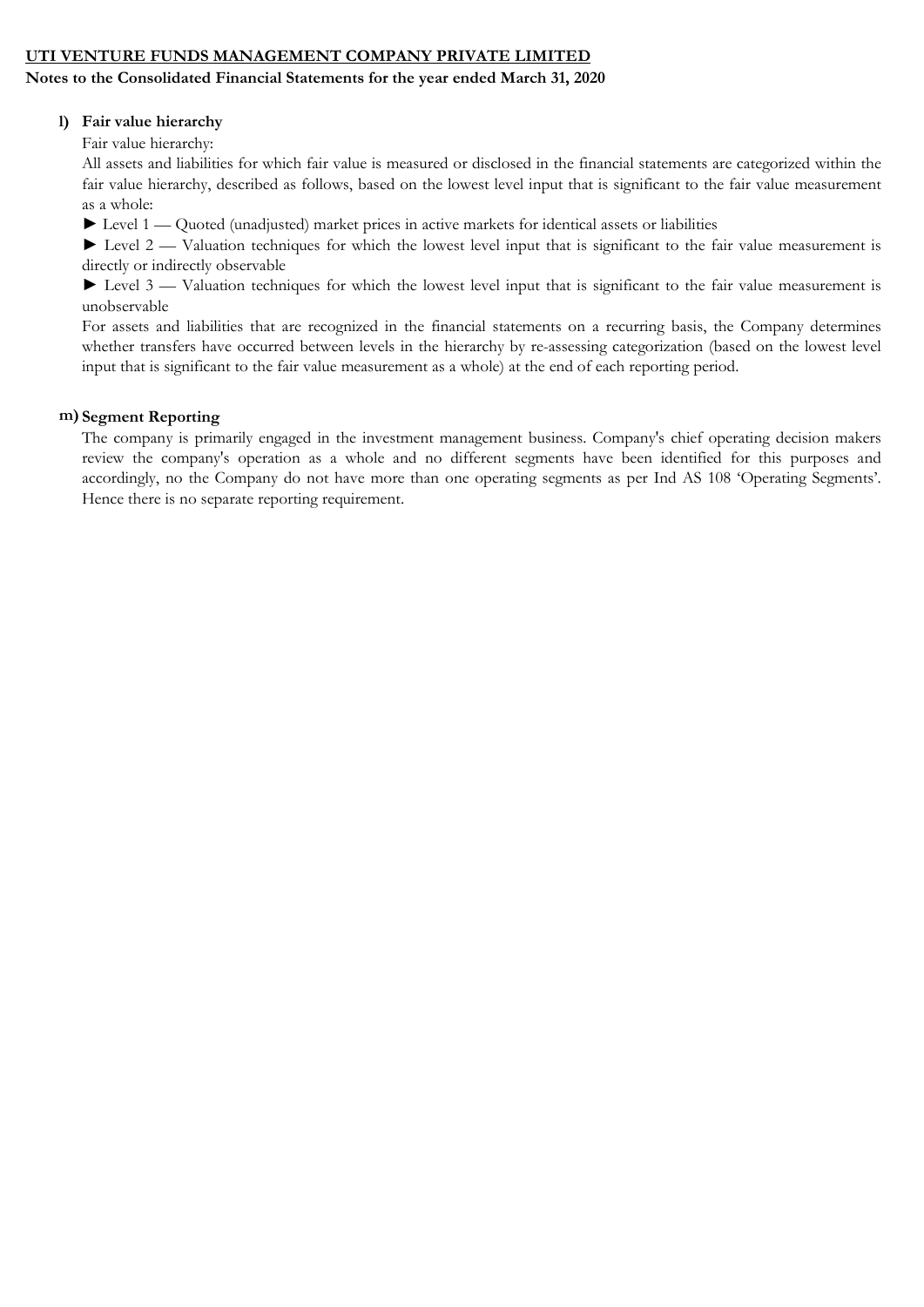| Particulars                                                                                                               | As at March 31,<br>2020 (Rs.) | As at March 31,<br>2019<br>(Rs.) |
|---------------------------------------------------------------------------------------------------------------------------|-------------------------------|----------------------------------|
| 3. Cash and Cash Equivalents                                                                                              |                               |                                  |
| Cash in Hand                                                                                                              |                               |                                  |
| Balance with bank in current account                                                                                      | 7, 73, 54, 735                | 8,90,647                         |
| Balance with bank in deposit account (less than 3 months)                                                                 |                               | 2,45,62,312                      |
| <b>TOTAL</b>                                                                                                              | 7,73,54,735                   | 2,54,52,959                      |
|                                                                                                                           |                               |                                  |
| 4. Cash and Cash Equivalents<br>Balance with bank in deposit account (more than 3 months)                                 |                               | 5,00,00,000                      |
| <b>TOTAL</b>                                                                                                              | $\overline{\phantom{a}}$      | 5,00,00,000                      |
|                                                                                                                           |                               |                                  |
|                                                                                                                           |                               |                                  |
| 5. Investments (unquoted)<br>Investments in Equity Instruments (at cost)                                                  |                               |                                  |
| a. Investment in Ascent India Ltd, Mauritius                                                                              | 7,539                         | 6,917                            |
|                                                                                                                           |                               |                                  |
| (100 (As at March 31, 2019, 100) Management shares of USD 1 each)                                                         |                               |                                  |
| Investments in Units of Mutual Fund (at fair value through profit or loss)                                                |                               |                                  |
| UTI Credit Risk Fund - Direct Growth Plan (315,569.178 (as at March 31, 2019 -                                            |                               |                                  |
| 955,239.448) units)                                                                                                       | 51,31,764                     | 1,72,03,958                      |
| Investments in Units of Fund (at fair value through profit or loss)                                                       |                               |                                  |
| a. Investment in Ascent India Fund - III*                                                                                 | 1,97,846                      | 1,97,661                         |
|                                                                                                                           |                               |                                  |
| (1,750.050 (As at March 31, 2019 - 1,750.050) Class D Units of Rs. 100/- each)                                            |                               |                                  |
| b. Investment in Ascent India Fund - III*                                                                                 | 6, 17, 17, 183                | 6,05,29,939                      |
| (495,770.890 (As at March 31, 2019 - 495,770.890) Class C Units of Rs. 100/- each)<br>c. Investment in Ascent India Fund* |                               | 26,992                           |
| (Nil (As at March 31, 2019 - 1,429.570) Class C Units of Rs. 100/- each)                                                  |                               |                                  |
|                                                                                                                           |                               |                                  |
| <b>TOTAL</b>                                                                                                              | 6,70,54,332                   | 7,79,65,467                      |
| Aggregate amount of unquoted investments                                                                                  | 6,70,54,332                   | 7,79,65,467                      |
| 6. Other financial assets (unsecured, considered good)                                                                    |                               |                                  |
| Interest accrued on Bank Deposit                                                                                          |                               | 19,21,145                        |
| Other loans & advances                                                                                                    | 14,45,500                     |                                  |
| <b>TOTAL</b>                                                                                                              | 14,45,500                     | 19,21,145                        |
|                                                                                                                           |                               |                                  |
| 7. Current tax assets                                                                                                     |                               |                                  |
| Advance Income Tax (Net of provisions)                                                                                    | 5,86,299                      | 5,42,838                         |
| TOTAL                                                                                                                     | 5,86,299                      | 5,42,838                         |
|                                                                                                                           |                               |                                  |
| 8. Other Non Financial Assets<br>Prepaid Expenses                                                                         | 29,855                        | 1,30,631                         |
|                                                                                                                           |                               |                                  |
| <b>TOTAL</b>                                                                                                              | 29,855                        | 1,30,631                         |
| * Fair value of units in Ascent India Fund and Ascent India Fund III are based on unaudited statements.                   |                               |                                  |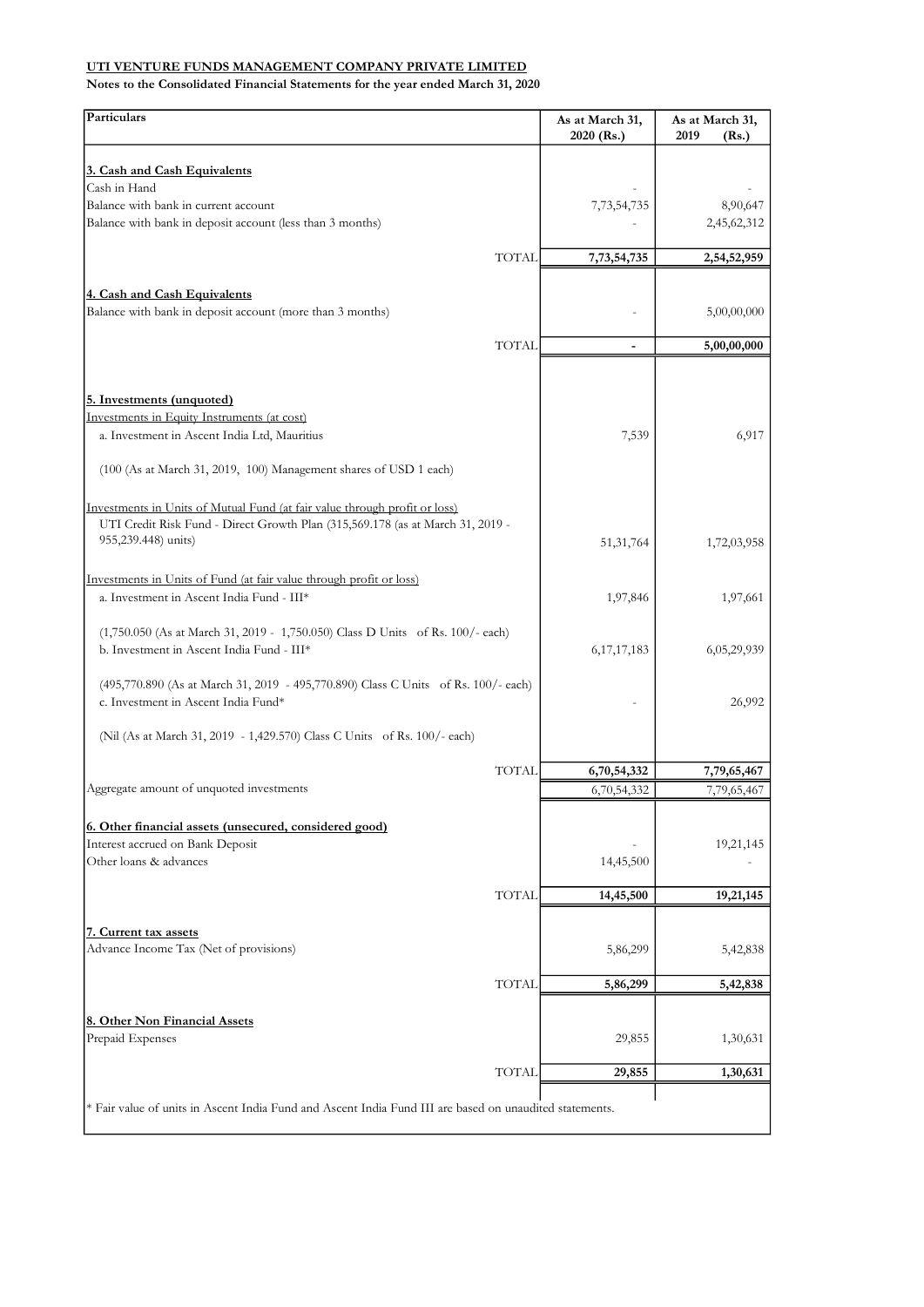Notes to the Consolidated Financial Statements for the year ended March 31, 202

# 9(a). Property, Plant and Equipment

|                           | Property, Plant and Equipment  |           |  |  |
|---------------------------|--------------------------------|-----------|--|--|
|                           | Furniture &<br><b>Fixtures</b> | Total     |  |  |
| Cost                      |                                |           |  |  |
| As at April 1, 2019       |                                |           |  |  |
| Additions                 |                                |           |  |  |
| Disposals                 |                                |           |  |  |
| At March 31, 2020         |                                |           |  |  |
| Depreciation/Amortisation |                                |           |  |  |
| At April 1, 2019          |                                |           |  |  |
| Charge for the year       |                                |           |  |  |
| Disposals                 |                                |           |  |  |
| At March 31, 2020         |                                |           |  |  |
| <b>Net Block</b>          |                                |           |  |  |
| At March 31, 2020         |                                |           |  |  |
| Cost                      |                                |           |  |  |
| As at April 1, 2018       | 99,633                         | 99,633    |  |  |
| Additions                 |                                |           |  |  |
| Disposals                 | (99, 633)                      | (99, 633) |  |  |
| At March 31, 2019         |                                |           |  |  |
| Depreciation/Amortisation |                                |           |  |  |
| At April 1, 2018          | 85,900                         | 85,900    |  |  |
| Charge for the year       | 10,938                         | 10,938    |  |  |
| Disposals                 | (96, 838)                      | (96, 838) |  |  |
| At March 31, 2019         |                                |           |  |  |
| <b>Net Block</b>          |                                |           |  |  |
| At March 31, 2019         |                                |           |  |  |
| 9(b). Intangible Assets   |                                |           |  |  |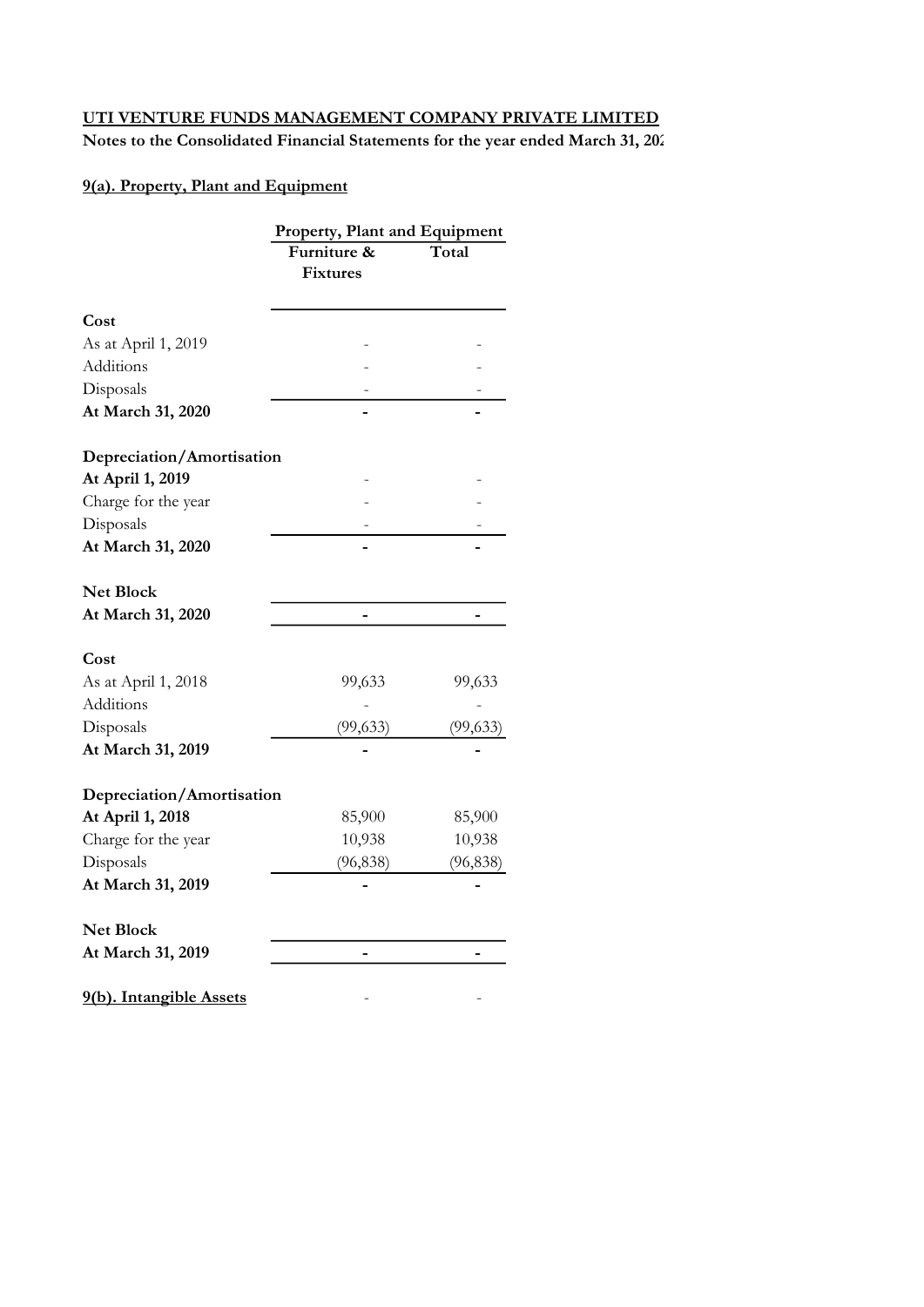| 10. Other Financial Liabilities<br>Statutory dues<br>5,17,609<br><b>TOTAL</b><br>5,17,609<br>86,499<br>11. Provisions<br>Provision for onerous contracts (Refer Note 25)<br>Provision for contingencies<br>Provision for Income Tax (Net of advance taxes)<br>6,48,000<br>Other provisions (Refer Note 25)<br>Provision for Employee Benefits<br>Provision for gratuity<br><b>TOTAL</b><br>6,48,000<br>12. Other Equity<br><b>Capital Reserve</b><br>1,90,09,046<br>(A)<br><b>Capital Redemption Reserve</b><br>45,00,700<br>(B)<br><b>General Reserve</b><br>Opening Balance<br>5,76,94,470<br><b>Retained Earnings</b><br>Opening Balance<br>1,66,26,527<br>Add: Fair value of investments in mutual funds and venture<br>funds over its carrying cost<br>Add: Fair value changes in security deposits<br>Add: Deferred tax (expense)/income<br>Add: Total Comprehensive income for the year<br>(32, 86, 635)<br>Closing Balance<br>(D)<br>1,33,39,892 | Particulars                                           | As at March 31, 2020<br>(Rs.) | As at March 31, 2019<br>(Rs.) |
|----------------------------------------------------------------------------------------------------------------------------------------------------------------------------------------------------------------------------------------------------------------------------------------------------------------------------------------------------------------------------------------------------------------------------------------------------------------------------------------------------------------------------------------------------------------------------------------------------------------------------------------------------------------------------------------------------------------------------------------------------------------------------------------------------------------------------------------------------------------------------------------------------------------------------------------------------------|-------------------------------------------------------|-------------------------------|-------------------------------|
|                                                                                                                                                                                                                                                                                                                                                                                                                                                                                                                                                                                                                                                                                                                                                                                                                                                                                                                                                          |                                                       |                               |                               |
|                                                                                                                                                                                                                                                                                                                                                                                                                                                                                                                                                                                                                                                                                                                                                                                                                                                                                                                                                          |                                                       |                               | 86,499                        |
|                                                                                                                                                                                                                                                                                                                                                                                                                                                                                                                                                                                                                                                                                                                                                                                                                                                                                                                                                          |                                                       |                               |                               |
|                                                                                                                                                                                                                                                                                                                                                                                                                                                                                                                                                                                                                                                                                                                                                                                                                                                                                                                                                          |                                                       |                               |                               |
|                                                                                                                                                                                                                                                                                                                                                                                                                                                                                                                                                                                                                                                                                                                                                                                                                                                                                                                                                          |                                                       |                               |                               |
|                                                                                                                                                                                                                                                                                                                                                                                                                                                                                                                                                                                                                                                                                                                                                                                                                                                                                                                                                          |                                                       |                               | 35, 15, 953                   |
|                                                                                                                                                                                                                                                                                                                                                                                                                                                                                                                                                                                                                                                                                                                                                                                                                                                                                                                                                          |                                                       |                               | 30,02,560                     |
|                                                                                                                                                                                                                                                                                                                                                                                                                                                                                                                                                                                                                                                                                                                                                                                                                                                                                                                                                          |                                                       |                               |                               |
|                                                                                                                                                                                                                                                                                                                                                                                                                                                                                                                                                                                                                                                                                                                                                                                                                                                                                                                                                          |                                                       |                               | 6,06,000                      |
|                                                                                                                                                                                                                                                                                                                                                                                                                                                                                                                                                                                                                                                                                                                                                                                                                                                                                                                                                          |                                                       |                               |                               |
|                                                                                                                                                                                                                                                                                                                                                                                                                                                                                                                                                                                                                                                                                                                                                                                                                                                                                                                                                          |                                                       |                               | 5,86,004                      |
|                                                                                                                                                                                                                                                                                                                                                                                                                                                                                                                                                                                                                                                                                                                                                                                                                                                                                                                                                          |                                                       |                               | 77, 10, 517                   |
|                                                                                                                                                                                                                                                                                                                                                                                                                                                                                                                                                                                                                                                                                                                                                                                                                                                                                                                                                          |                                                       |                               |                               |
|                                                                                                                                                                                                                                                                                                                                                                                                                                                                                                                                                                                                                                                                                                                                                                                                                                                                                                                                                          |                                                       |                               |                               |
|                                                                                                                                                                                                                                                                                                                                                                                                                                                                                                                                                                                                                                                                                                                                                                                                                                                                                                                                                          |                                                       |                               | 1,90,09,046                   |
|                                                                                                                                                                                                                                                                                                                                                                                                                                                                                                                                                                                                                                                                                                                                                                                                                                                                                                                                                          |                                                       |                               | 45,00,700                     |
|                                                                                                                                                                                                                                                                                                                                                                                                                                                                                                                                                                                                                                                                                                                                                                                                                                                                                                                                                          |                                                       |                               |                               |
|                                                                                                                                                                                                                                                                                                                                                                                                                                                                                                                                                                                                                                                                                                                                                                                                                                                                                                                                                          |                                                       |                               | 5,76,94,470                   |
|                                                                                                                                                                                                                                                                                                                                                                                                                                                                                                                                                                                                                                                                                                                                                                                                                                                                                                                                                          |                                                       |                               |                               |
|                                                                                                                                                                                                                                                                                                                                                                                                                                                                                                                                                                                                                                                                                                                                                                                                                                                                                                                                                          |                                                       |                               | 2,52,62,710                   |
|                                                                                                                                                                                                                                                                                                                                                                                                                                                                                                                                                                                                                                                                                                                                                                                                                                                                                                                                                          |                                                       |                               |                               |
|                                                                                                                                                                                                                                                                                                                                                                                                                                                                                                                                                                                                                                                                                                                                                                                                                                                                                                                                                          |                                                       |                               |                               |
|                                                                                                                                                                                                                                                                                                                                                                                                                                                                                                                                                                                                                                                                                                                                                                                                                                                                                                                                                          |                                                       |                               |                               |
|                                                                                                                                                                                                                                                                                                                                                                                                                                                                                                                                                                                                                                                                                                                                                                                                                                                                                                                                                          |                                                       |                               |                               |
|                                                                                                                                                                                                                                                                                                                                                                                                                                                                                                                                                                                                                                                                                                                                                                                                                                                                                                                                                          |                                                       |                               | (86, 36, 183)                 |
|                                                                                                                                                                                                                                                                                                                                                                                                                                                                                                                                                                                                                                                                                                                                                                                                                                                                                                                                                          |                                                       |                               | 1,66,26,527                   |
|                                                                                                                                                                                                                                                                                                                                                                                                                                                                                                                                                                                                                                                                                                                                                                                                                                                                                                                                                          | Foreign Currency Translation Reserve on Consolidation |                               |                               |
| Opening Balance<br>12,13,189                                                                                                                                                                                                                                                                                                                                                                                                                                                                                                                                                                                                                                                                                                                                                                                                                                                                                                                             |                                                       |                               | 12,28,377                     |
| Add: Additions during the year<br>(45, 444)                                                                                                                                                                                                                                                                                                                                                                                                                                                                                                                                                                                                                                                                                                                                                                                                                                                                                                              |                                                       |                               | (15, 188)                     |
| Closing Balance<br>(E)<br>11,67,745                                                                                                                                                                                                                                                                                                                                                                                                                                                                                                                                                                                                                                                                                                                                                                                                                                                                                                                      |                                                       |                               | 12,13,189                     |
| TOTAL $(A + B + C + D + E)$<br>9,57,11,853                                                                                                                                                                                                                                                                                                                                                                                                                                                                                                                                                                                                                                                                                                                                                                                                                                                                                                               |                                                       |                               | 9,90,43,932                   |
|                                                                                                                                                                                                                                                                                                                                                                                                                                                                                                                                                                                                                                                                                                                                                                                                                                                                                                                                                          |                                                       |                               |                               |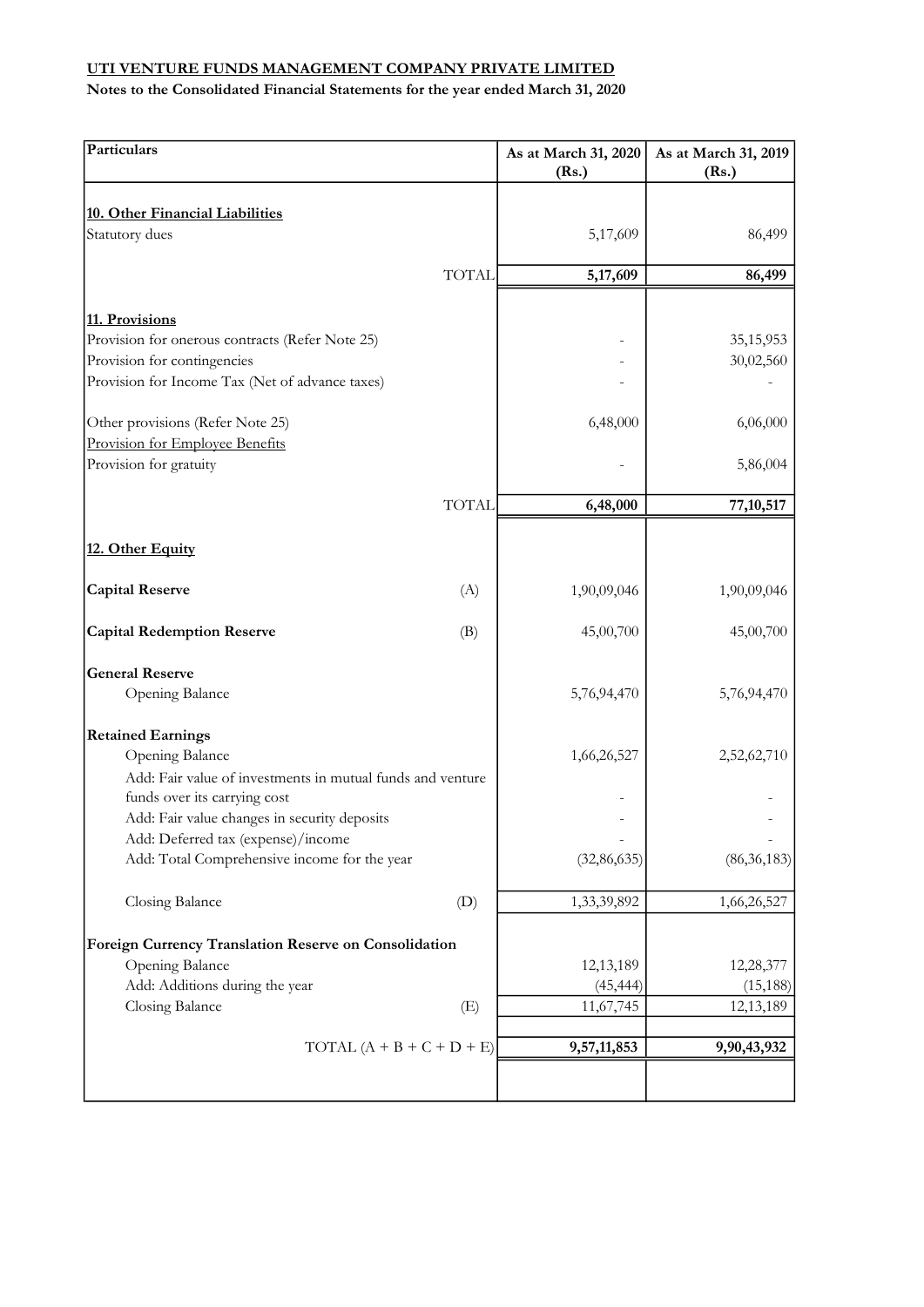Notes to the Consolidated Financial Statements for the year ended March 31, 2020

| Particulars                                                                                                                                                                                                                                                       | As at March 31,<br>$2020$ (Rs.) | As at March 31, 2019<br>(Rs.) |
|-------------------------------------------------------------------------------------------------------------------------------------------------------------------------------------------------------------------------------------------------------------------|---------------------------------|-------------------------------|
| <u> 13. Share Capital</u><br>a) Authorised Share Capital                                                                                                                                                                                                          | 6,00,00,000                     | 6,00,00,000                   |
| $(6,000,000)$ Equity Shares with voting rights of Rs. 10/-<br>each<br>b) Issued, Subscribed & Fully Paid Up<br>[4,550,000 Equity Shares with voting rights (Previous<br>Year - 4,550,000) of Rs. $10/-$ each fully paid-up]<br>IRefer Note 13A and Note 13B below | 4,55,00,000                     | 4,55,00,000                   |
|                                                                                                                                                                                                                                                                   | 4,55,00,000                     | 4,55,00,000                   |

### Terms/rights to attached equity shares :

The Company has only one class of Equity share, having a par value of Rs. 10/- . Each holder of equity shares is entitled to one vote per share. In the event of liquidation of the company, the holders of the equity shares will be entitled to receive any of the remaining assets of the company , after distribution of all preferential amount . However, as on date no such preferential amount exists. The distribution will be in proportion to number of equity shares held by the shareholders.

Note 13A: Movement in the outstanding equity shares with voting rights during the year.

|                                                 |           | As at March 31, 2020 | As at March 31, 2019 |             |  |
|-------------------------------------------------|-----------|----------------------|----------------------|-------------|--|
| <b>Particulars</b>                              |           | Value                |                      | Value       |  |
|                                                 | Number    | Rs.                  | Number               | Rs.         |  |
| Shares outstanding at the beginning of the year | 45,50,000 | 4,55,00,000          | 45,50,000            | 4,55,00,000 |  |
| Shares Issued during the year                   |           |                      | -                    |             |  |
| Shares bought back during the year              |           | $\overline{a}$       |                      |             |  |
| Shares outstanding at the end of the year       | 45,50,000 | 4,55,00,000          | 45,50,000            | 4,55,00,000 |  |

Note 13B: Details of shareholders holding more than 5% shares in the Company

| Name of Shareholder                               | As at March 31, 2020 |                | As at March 31, 2019 |              |
|---------------------------------------------------|----------------------|----------------|----------------------|--------------|
|                                                   | No. of Shares held   | $%$ of Holding | No. of Shares        | % of Holding |
|                                                   |                      |                | held                 |              |
| UTI Asset Management Co. Ltd (including 70 shares | 45,50,000            | 100%           | 45,50,000            | 100%         |
| held by their nominees)                           |                      |                |                      |              |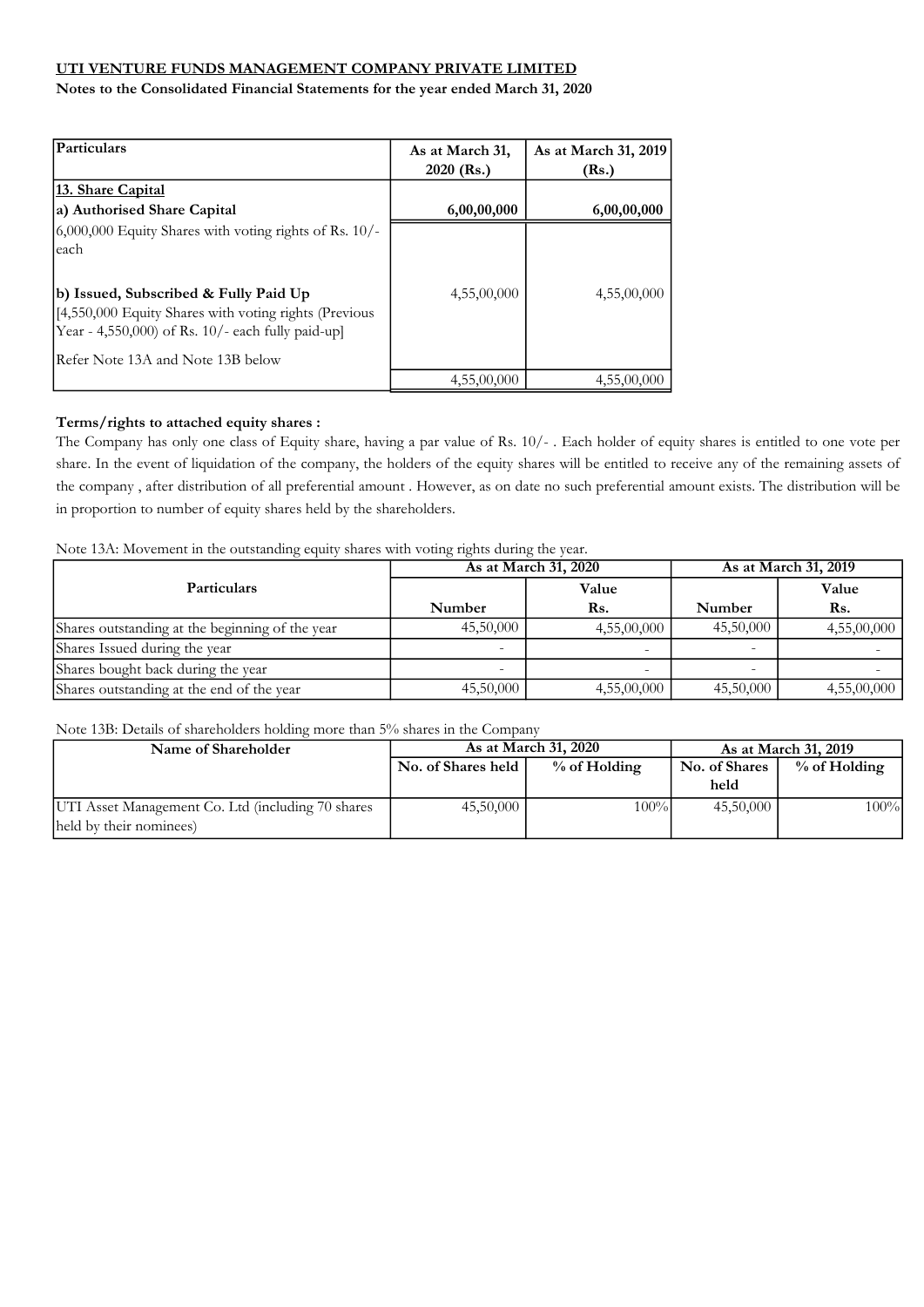| Particulars                                                                        | For the year ended<br>March 31, 2020<br>(Rs.) | For the year<br>ended March 31,<br>2019<br>(Rs.) |
|------------------------------------------------------------------------------------|-----------------------------------------------|--------------------------------------------------|
| 14. Revenue from Operations                                                        |                                               |                                                  |
| (i) Interest Income                                                                |                                               |                                                  |
| Interest on Bank Deposit                                                           | 46,30,672                                     | 29,26,064                                        |
| Interest on security deposits carried at amortised cost                            |                                               | 6,83,861                                         |
| Interest on Income Tax Refund                                                      | 24,783                                        |                                                  |
|                                                                                    | 46, 55, 455                                   | 36,09,925                                        |
| (ii) Net Gain/(Loss) on financial instruments at fair value through profit or loss |                                               |                                                  |
| Changes in fair value of investments on marked-to-market (unrealised)              | (8, 73, 196)                                  | 16,03,399                                        |
|                                                                                    | (8, 73, 196)                                  | 16,03,399                                        |
| (iii) Others - Net gains from Investments                                          |                                               |                                                  |
| Profit on sale of Investments (net)                                                | 22,553                                        | 21,95,134                                        |
| Distributed Profit from Venture Fund                                               |                                               |                                                  |
|                                                                                    | 22,553                                        | 21,95,134                                        |
|                                                                                    |                                               |                                                  |
| 15. Other Income<br>Excess provision written back                                  | 30,02,560                                     |                                                  |
| Other Non Operating Income                                                         | 6,30,631                                      | 2,96,301                                         |
| <b>TOTAL</b>                                                                       | 36,33,191                                     | 2,96,301                                         |
|                                                                                    |                                               |                                                  |
| 16. Employee Benefits Expense                                                      |                                               |                                                  |
| Salaries and Allowances                                                            | 12,96,000                                     | 3,06,000                                         |
| Gratuity                                                                           | 55,534                                        | 90,142                                           |
| <b>TOTAL</b>                                                                       | 13,51,534                                     | 3,96,142                                         |
|                                                                                    |                                               |                                                  |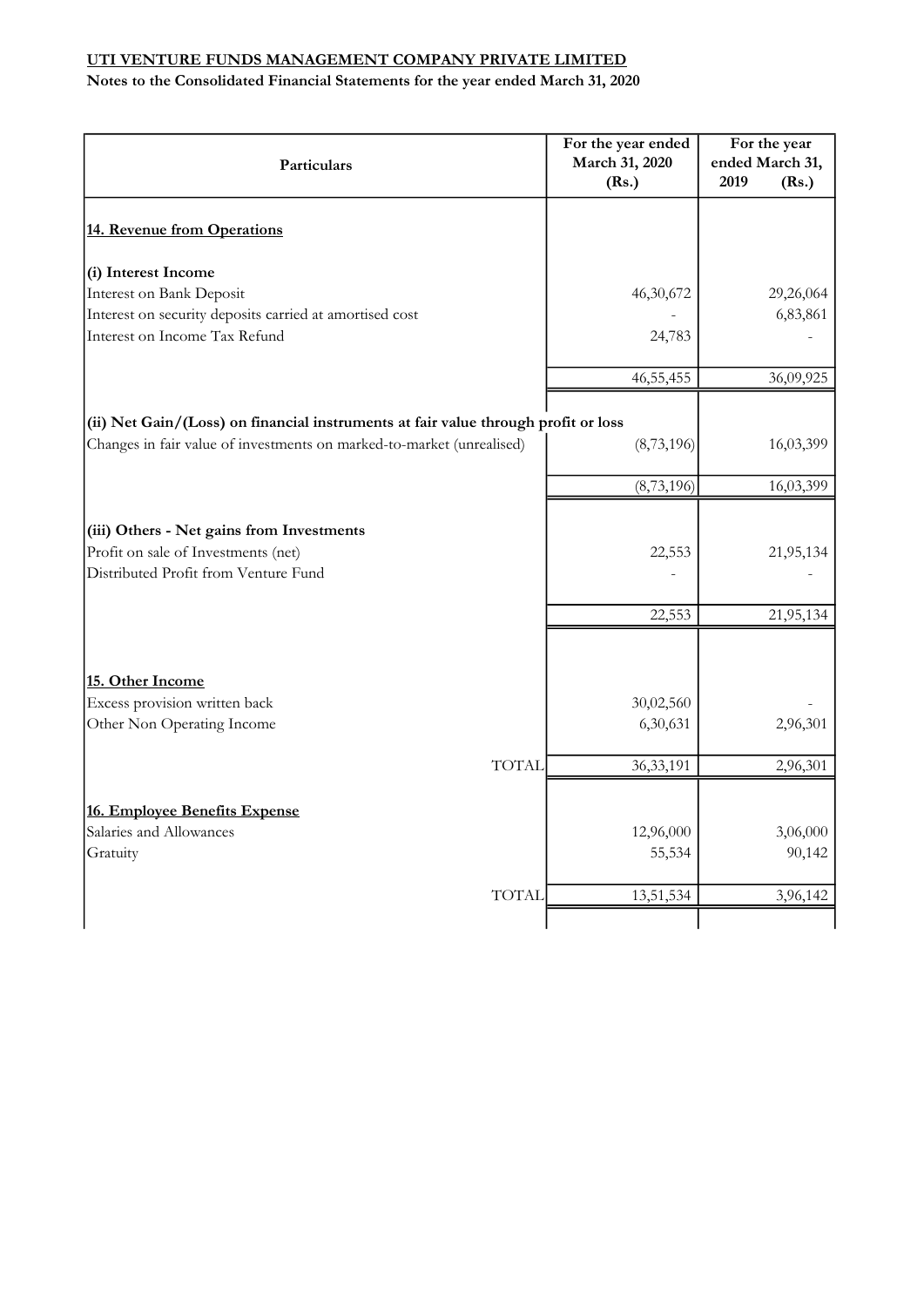|                                                                      | For the year ended<br>March 31, 2020 | For the year<br>ended March 31, |  |
|----------------------------------------------------------------------|--------------------------------------|---------------------------------|--|
| Particulars                                                          | (Rs.)                                | 2019<br>(Rs.)                   |  |
| 17. Other Expenses                                                   |                                      |                                 |  |
| Postage and Communication                                            |                                      | 8,500                           |  |
| Travelling & Conveyance                                              | 6,18,236                             | 15,04,907                       |  |
| Repairs and Maintenance - others                                     | 4,62,000                             | 18,85,179                       |  |
| Legal & Professional Expenses                                        | 74,09,188                            | 59,01,973                       |  |
| Rental expenses on fair valuation of security deposits               |                                      | 6,32,178                        |  |
| Rates & Taxes                                                        | 12,40,974                            | 6,80,416                        |  |
| <b>Staffing Expenses</b>                                             | 9,07,206                             | 24,38,836                       |  |
| Other provision (Refer Note 25)                                      | 42,000                               | 42,000                          |  |
| Directors Sitting Fees                                               | 4,20,000                             | 2,00,000                        |  |
| <b>Insurance Charges</b>                                             | 1,42,532                             | 1,73,091                        |  |
| Changes in fair value of investments on marked-to-market             |                                      |                                 |  |
| Provision for /(Reversal of) Onerous Contracts (net) (Refer Note 25) | (35, 15, 953)                        | (1,16,325)                      |  |
| Provision for Contingencies                                          |                                      | 3,63,280                        |  |
| Corporate social responsibility expenditure (Refer Note 23)          | 9,45,000                             | 9,75,000                        |  |
| Other General Expenses                                               | 1,04,062                             | 1,73,219                        |  |
| <b>TOTAL</b>                                                         | 87,75,245                            | 1,48,62,254                     |  |
|                                                                      |                                      |                                 |  |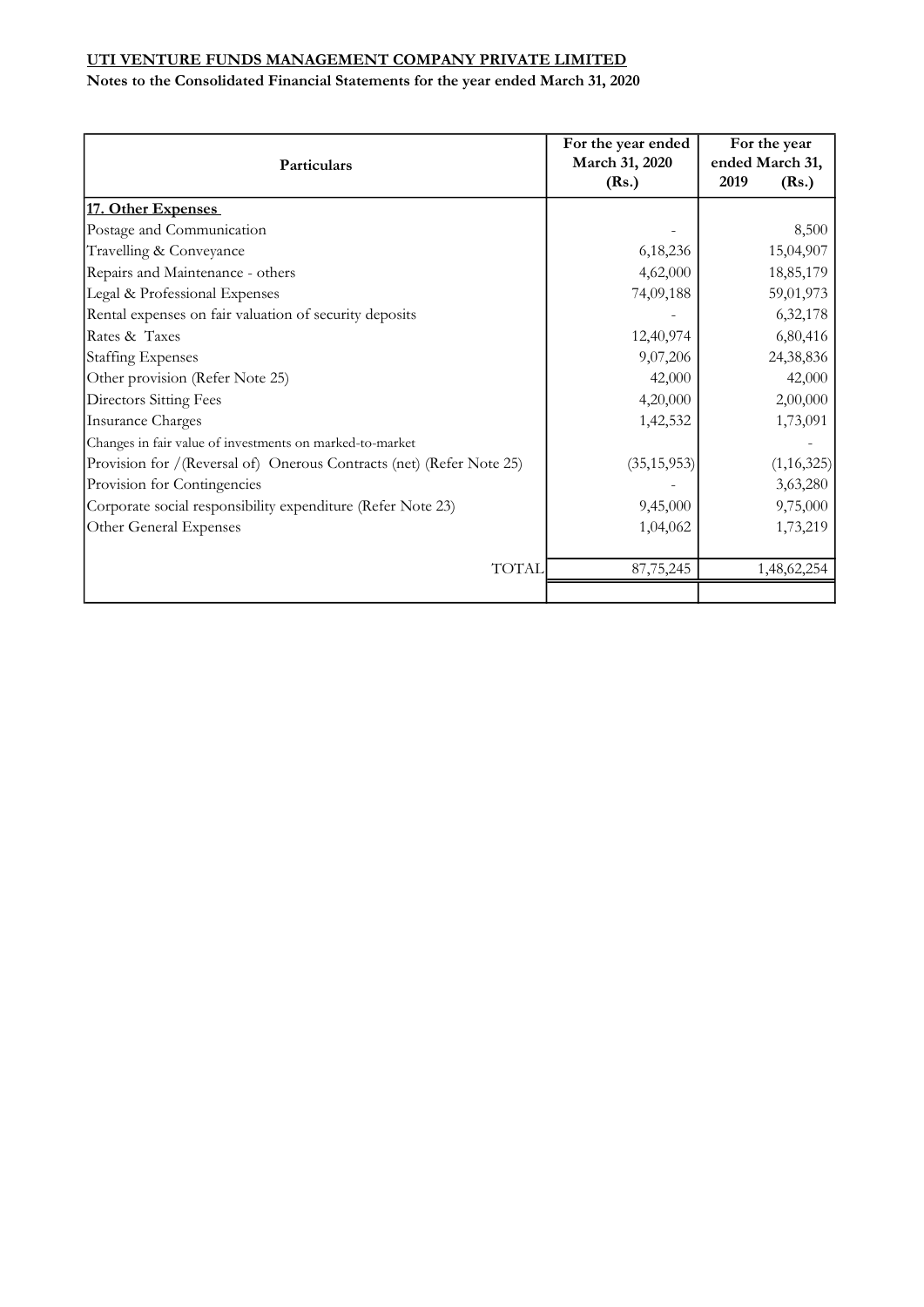Notes to the Consolidated Financial Statements for the year ended March 31, 2020

|                                                                                                                                                                                                                                                                                                                                                                                                                                                                                                                                              | Amount in Rs.            |
|----------------------------------------------------------------------------------------------------------------------------------------------------------------------------------------------------------------------------------------------------------------------------------------------------------------------------------------------------------------------------------------------------------------------------------------------------------------------------------------------------------------------------------------------|--------------------------|
| March 31, 2020                                                                                                                                                                                                                                                                                                                                                                                                                                                                                                                               | March 31, 2019           |
|                                                                                                                                                                                                                                                                                                                                                                                                                                                                                                                                              |                          |
|                                                                                                                                                                                                                                                                                                                                                                                                                                                                                                                                              | 2,23,470                 |
|                                                                                                                                                                                                                                                                                                                                                                                                                                                                                                                                              |                          |
|                                                                                                                                                                                                                                                                                                                                                                                                                                                                                                                                              |                          |
| 5,00,000                                                                                                                                                                                                                                                                                                                                                                                                                                                                                                                                     | ۰                        |
| 31,02,560                                                                                                                                                                                                                                                                                                                                                                                                                                                                                                                                    | $\overline{\phantom{0}}$ |
| 18 Commitment and Contingencies<br><b>Contingent Liabilities</b><br>Claims against the Company not acknowledged as debts -<br>Disputed income tax demand towards certain adjustments<br>by the authorities.<br>Towards non-registration as an NBFC with RBI as per<br>section 45(IA) of RBI Act, 1934<br>Towards probable liability for provident fund of employees<br>who retired on 31-08-2009 and freshly appointed on 01-09-<br>2009, beyond Rs. 6500 salary per month threshold, covered<br>with Ascent Capital Advisors India Pvt Ltd. |                          |

#### 19 Related Parties

| a) Names of the related parties |  |  |
|---------------------------------|--|--|

| Holding Company                                                                     | UTI Asset Management Co. Ltd.           |
|-------------------------------------------------------------------------------------|-----------------------------------------|
| Key Management Personnel ('KMP')                                                    | Mr. K. E. C. Rajakumar                  |
| Enterprise over which KMP has Altius Capital India Pvt Ltd<br>significant influence | Ascent Capital Advisors India Pvt. Ltd. |
| Administrator and Secretary of the IQ EQ Fund Services (Mauritius) Ltd<br>component |                                         |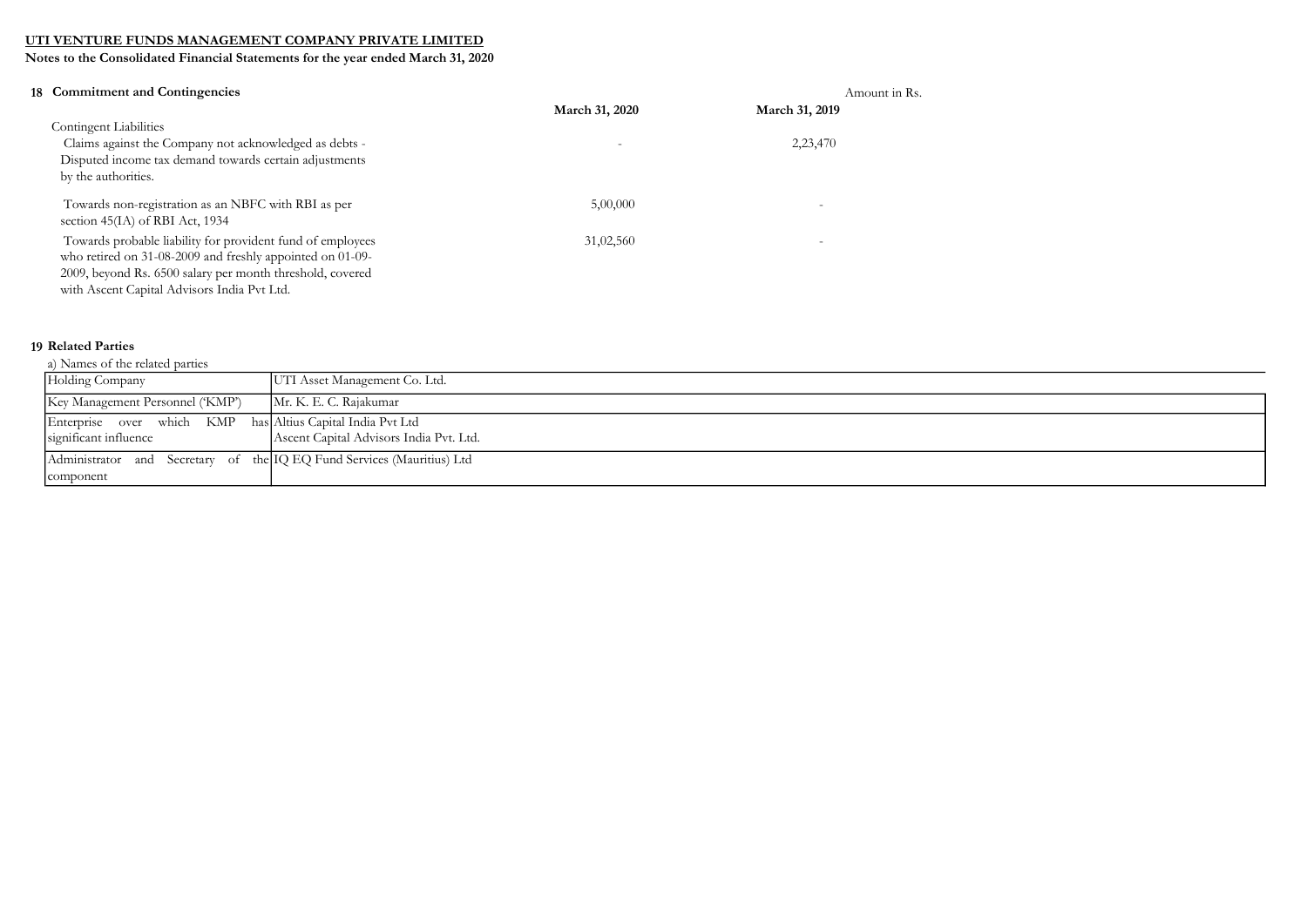| b) The disclosures in respect of Related Party Transactions                      |                          |         |                        | Amount in Rs. |                                              |           |
|----------------------------------------------------------------------------------|--------------------------|---------|------------------------|---------------|----------------------------------------------|-----------|
| Nature of Transaction                                                            | Key Management Personnel |         | <b>Holding Company</b> |               | Administrator and Secretary of the component |           |
|                                                                                  | 2019-20                  | 2018-19 | 2019-20                | 2018-19       | 2019-20                                      | 2018-19   |
| i) Transactions during the year                                                  |                          |         |                        |               |                                              |           |
| Remuneration*                                                                    | 4,78,654                 | 75,000  |                        |               |                                              |           |
| Interim Dividend Paid<br>Purchase of units in Ascent India Fund<br>IШ            |                          |         |                        |               |                                              |           |
| Redemption of units in Ascent India<br>Fund III                                  |                          |         |                        |               |                                              |           |
| Redemption of units in Ascent India<br>Fund                                      |                          |         |                        |               |                                              |           |
| Profit distribution from units in Ascent<br>India Fund and Ascent India Fund III |                          |         |                        |               |                                              |           |
| Administration, secretarial and director<br>  fees                               |                          |         |                        |               | 41, 14, 253                                  | 25,26,097 |
| Reimbursement of expenses                                                        |                          |         | 14,45,500              |               |                                              |           |
| ii) Outstanding Balances on the year end                                         |                          |         |                        |               |                                              |           |
| Receivable                                                                       |                          |         | 14,45,500              |               |                                              |           |
| Investments                                                                      |                          |         |                        |               |                                              |           |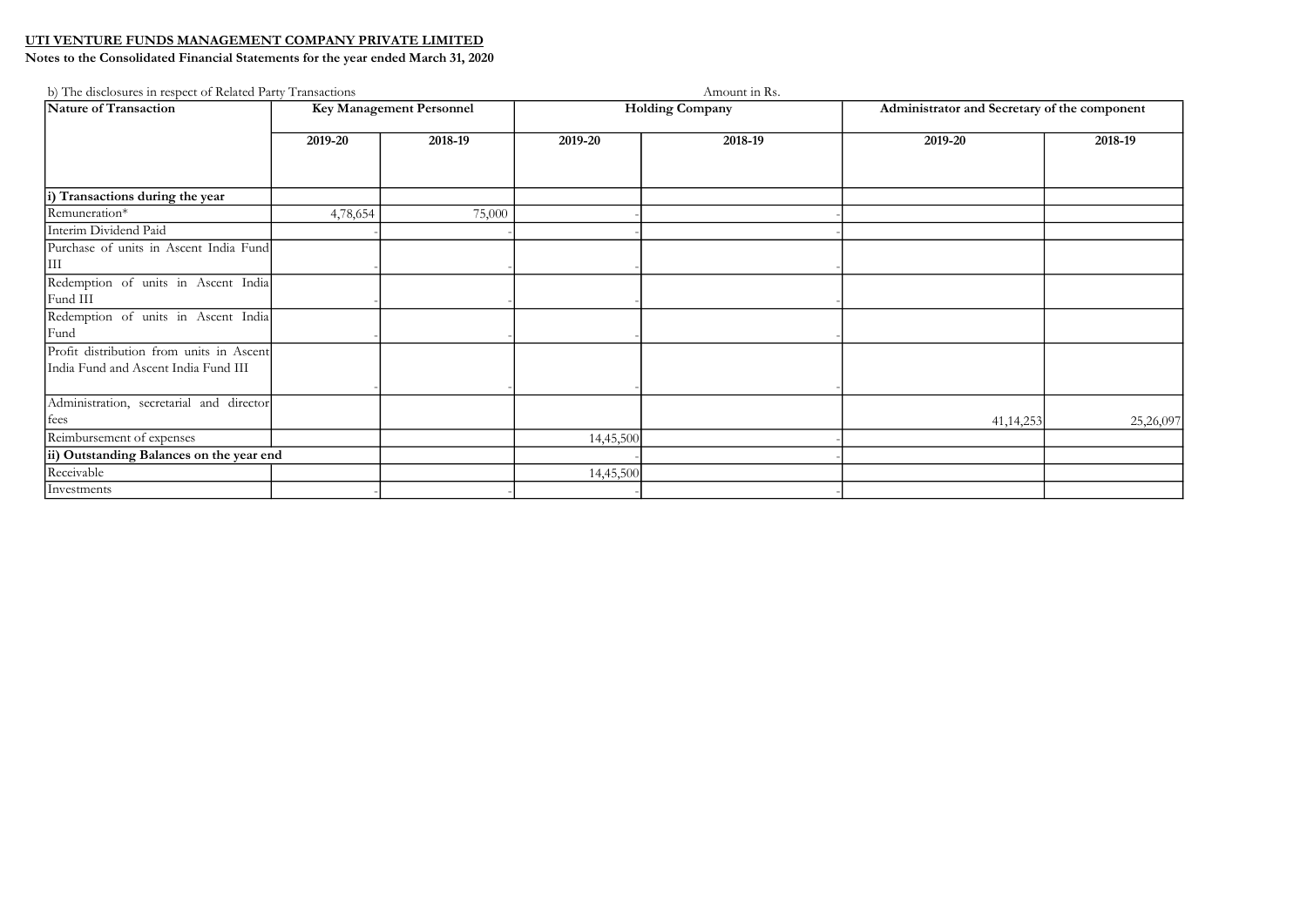#### Notes to the Consolidated Financial Statements for the year ended March 31, 2020

In addition to the above,

(a) in connection with the management of Ascent India Fund, the Company has mutually agreed with Ascent Capital Advisors India Private Limited that the fund operation expenses till the liquidation of the fund are to be equ borne by the Company and the latter referred party. In view of this, an arrangement has been made to incur certain specific expenses of the fund directly by each of the companies. Such expenses incurred during the year has accounted under legal and professional charges in statement of profit or loss.

(b) The Company has purchased and redeemed the following investments in UTI Mutual Fund where the holding company is its assets manager.

| Name of the Fund                     | Balance as at | Amount invested | Amount redeemed | Balance as at March 31, 2020 |  |  |
|--------------------------------------|---------------|-----------------|-----------------|------------------------------|--|--|
|                                      | April 1, 2019 |                 |                 |                              |  |  |
| UTI Credit Risk Fund - Direct Growth | 1,49,79,396   |                 | 1,00,30,861     | 49, 48, 535                  |  |  |
| Plan                                 |               |                 |                 |                              |  |  |

All the amounts indicated above are at their cost and redemption value and fair value adopted for recognition as per Ind AS have not been reckoned for this purpose

The appointment of Mr.KEC Raja Kumar as Managing Director and his remuneration for the year 2018-19, 2017-18 and 2016-17 is subject to the approval of the shareholders at the annual general meeting.

No amount is/has been written off or written back during the year in respect of dues from/to related parties

The information relating to related parties has been determined to the extent such parties have been identified on the basis of information provided by the company which has been relied upon by the Auditors

| 20 Legal & Professional expense include<br>amount paid/payable to Auditors<br>towards: | For the year ended March 31,<br>$2020$ (Rs.) | For the year ended March 31,<br>$2019$ (Rs.) |
|----------------------------------------------------------------------------------------|----------------------------------------------|----------------------------------------------|
| Audit Fees*                                                                            | 8,50,000                                     | 8,00,662                                     |
| Other Matters*                                                                         | 2,05,000                                     | 1,70,000                                     |
|                                                                                        | 10,55,000                                    | 9,70,662                                     |
| *net of GST/service tax                                                                |                                              |                                              |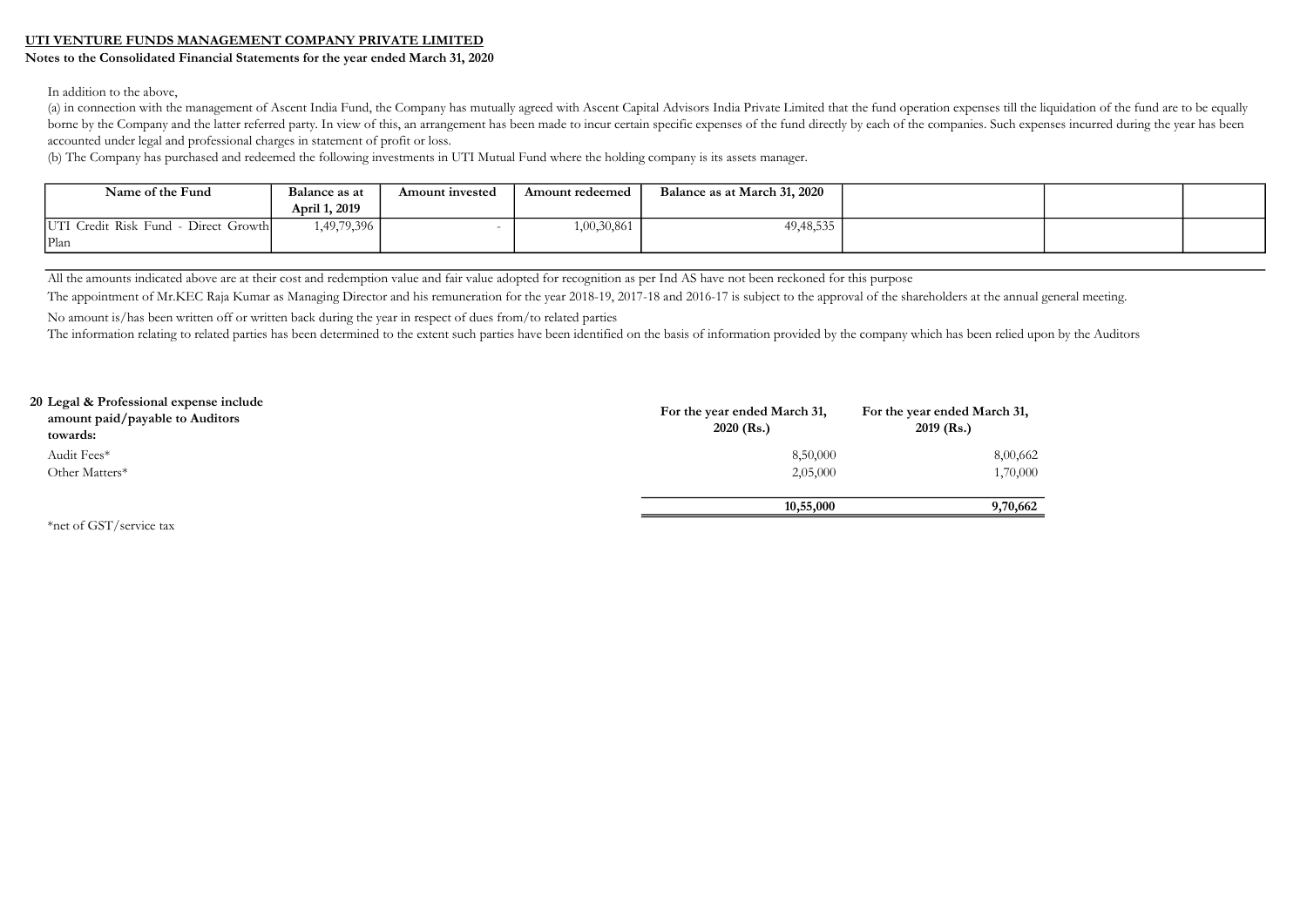Notes to the Consolidated Financial Statements for the year ended March 31, 2020

- 21 There were no dues outstanding to Micro and Small enterprises as defined in the Micro, Small and Medium Enterprises Development Act, 2006 as at March 31, 2020. The information regarding micro and small enterprises has b determined based on information collected by management on enquiries made with the vendors, which have been relied upon by the auditors.
- 22 All the employee claims in relation to retirement benefits have already been discharged by the Company. In the opinion of the management no liability towards employee benefits such as Provident Fund/Gratuity liability i payable. Hence no provision thereof is made in the financial statements.
- 23 Consequent to the requirements of section 135 of the Companies Act, 2013, a CSR committee has been formed by the Company and in the period April to March 2020 it has recognised ₹ 9,45,000 on various CSR activities spec in Schedule VII of the Companies Act, 2013. This is in line with the provisions of the Companies Act, 2013, which requires the Company to spend minimum of ₹ 9,60,960 (two percent of average net profit of the company for l three financial years) on CSR activities.
- 24 Other provisions in note 11 and 18 refers to provision made for estimated compounding fees payable on delayed filing of forms Annual Performane Report (APR) and Overseas Direct Investments (ODI)

| <b>Particulars</b>                                                                                       | Provision for<br><b>Onerous Contract</b> | Provision for<br>Compounding fees |  |
|----------------------------------------------------------------------------------------------------------|------------------------------------------|-----------------------------------|--|
| Opening balance as at April 1, 2018                                                                      | 36, 32, 277                              | 5,64,000                          |  |
| Less: Provision withdrawn on account of<br>actual expenses incurred                                      | (36,32,277)                              |                                   |  |
| Add: Provision made during the year                                                                      | 35, 15, 953                              | 42,000                            |  |
| Balance as at March 31, 2019                                                                             | 35, 15, 953                              | 6,06,000                          |  |
| Less: Provision withdrawn on account of<br>actual expenses incurred (April 2019 to<br><b>March 2020)</b> | (35, 15, 953)                            |                                   |  |
| Add: Provision made during the period<br>April 2019 to March 2020                                        |                                          | 42,000                            |  |
| Closing Balance as at March 31, 2020                                                                     |                                          | 6,48,000                          |  |

25 Disclosure in respect of movement of provisions made as required by Ind AS 37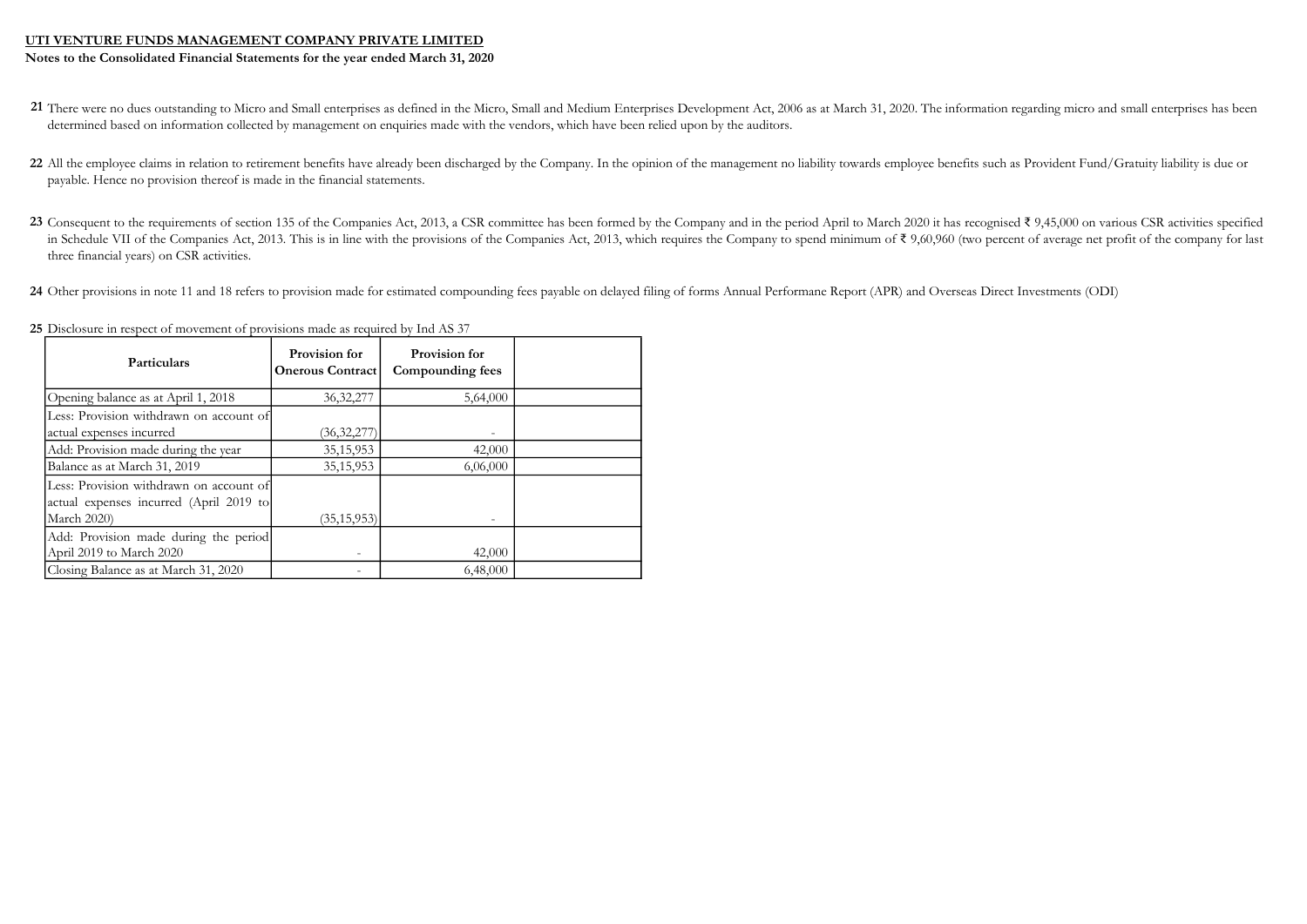Notes to the Consolidated Financial Statements for the year ended March 31, 2020

#### 26 Income taxes

The major components of income tax expense for the period ended March 31, 2020 and March 31, 2019 are:

- Statement of profit and loss:
- Profit or loss section

| 110Ht of 1000 occupit                                            |                          |                          |
|------------------------------------------------------------------|--------------------------|--------------------------|
|                                                                  | March 31, 2020           | March 31, 2019           |
| Current income tax:                                              |                          |                          |
| Current income tax charge                                        | $\overline{\phantom{0}}$ | $\overline{\phantom{m}}$ |
| Taxes of prior years                                             | 8,396                    | 7,74,095                 |
| Deferred tax:                                                    |                          |                          |
| Relating to origination and reversal of temporary differences    | 5,89,463                 | 3,20,297                 |
|                                                                  |                          |                          |
| Income tax expense reported in the statement of profit or loss   | 5,97,859                 | 10,94,392                |
|                                                                  | $\overline{\phantom{0}}$ |                          |
| <b>OCI</b> section                                               |                          |                          |
| Deferred tax related to items recognised in OCI during the year: |                          |                          |
|                                                                  | March 31, 2020           | March 31, 2019           |
| Net loss/(gain) on remeasurement of defined benefit plans        |                          | (8, 782)                 |
|                                                                  |                          |                          |
| Income tax charged to OCI                                        | $\overline{\phantom{0}}$ | (8, 782)                 |

#### Reconciliation of tax expense and the accounting profit multiplied by India's domestic tax rate for December 31, 2019 and March 31, 2019:

| Particulars                                                                       | March 31, 2020 | March 31, 2019 |  |
|-----------------------------------------------------------------------------------|----------------|----------------|--|
| Accounting profit before income tax                                               | (26, 88, 776)  | (75, 64, 575)  |  |
| Less: Reduction in loss on consolidation (loss of subsidiary net of consolidation | (12,31,399)    | 1,05,401       |  |
| adjustments)                                                                      |                |                |  |
| Profit of the parent company                                                      | (14, 57, 377)  | (76,69,976)    |  |
| Enacted income tax rate in India                                                  | 25.17%         | 27.82%         |  |
| Tax at the applicable tax rate                                                    | (3,66,793)     | (21, 33, 787)  |  |
| Minimum alternate tax recognised at 18.5% plus cess                               | ٠              |                |  |
| Provision recognised for prior years' shortfall                                   | 8,396          | 7,74,095       |  |
| Expenses not allowed under Income Tax Act                                         | (5,76,834)     | 19,22,493      |  |
| Timing differences allowed under IT Act on payment basis                          | 12,48,034      | (14, 48, 190)  |  |
| DTL not recognised on losses on account of lack of future taxable business income |                | 16,59,485      |  |
| Timing differences considered for DTL                                             | 5,89,463       | 3,20,297       |  |
| Income tax expense recorded in the books                                          | 9,02,266       | 10,94,392      |  |

#### Components of deferred tax expense(income) recognised in Statement of profit and loss and Other comprehensive income:

| Particulars                                         | <b>March 31, 2020</b> | March 31, 2019 |
|-----------------------------------------------------|-----------------------|----------------|
| Property, Plant and Equipment and Intangible assets | 20,784                | 11,31,215      |
| Fair valuation of financial instruments             | (5, 72, 485)          | (8,18,202)     |
| Provision for onerous contract                      | 9,78,138              | 32,361         |
| Provision for Gratuity                              | 1,63,026              | (16,296)       |
| Total                                               | 5,89,463              | 3,29,079       |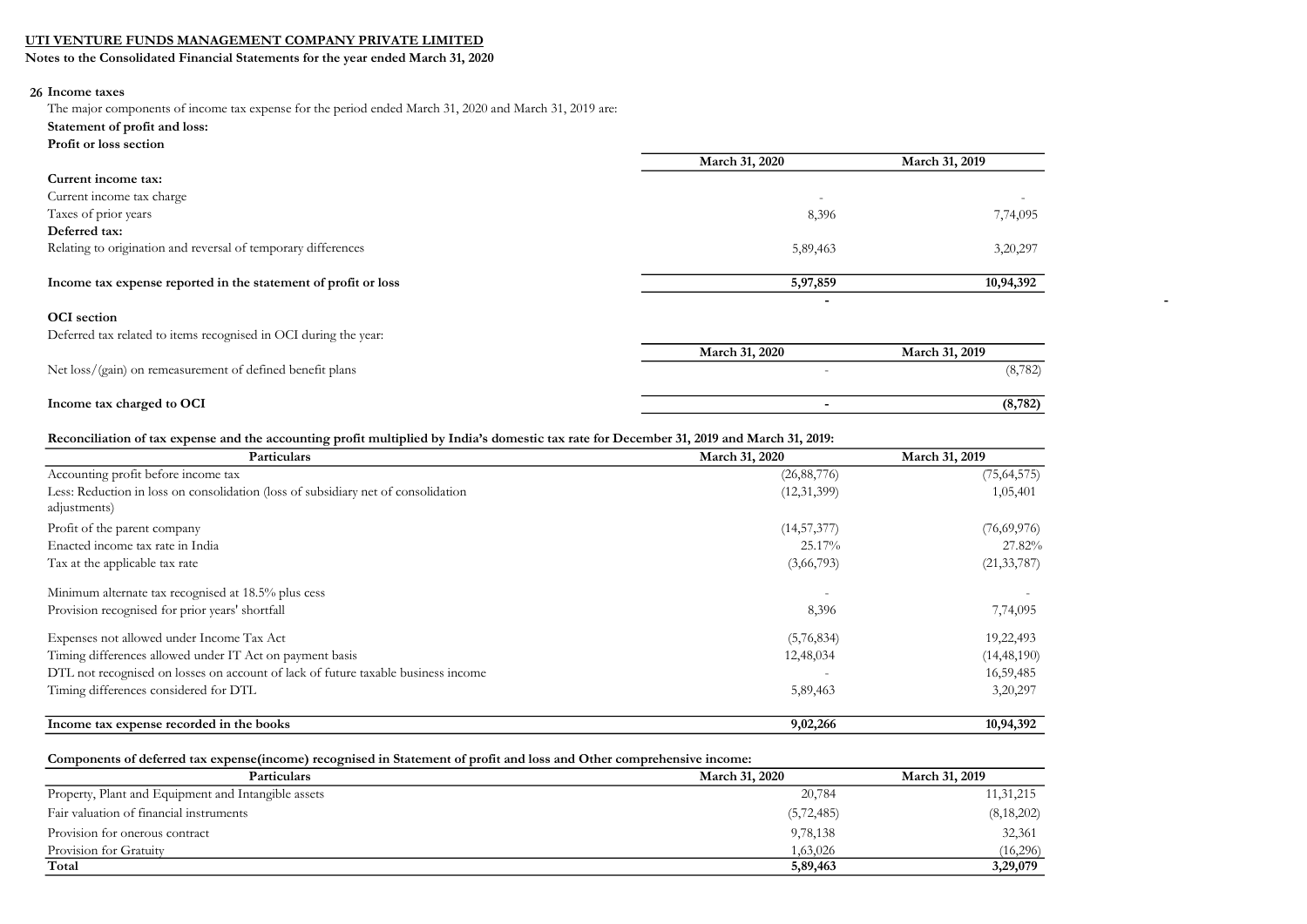Notes to the Consolidated Financial Statements for the year ended March 31, 2020

Deferred tax assets/(liabilities) as at March 31, 2020 is in relation to:

| Particulars                                                                              | As at March 31,<br>2019 | Recognised in profit<br>and loss | Recognised in other<br>comprehensive<br>income | Recognised directly in equity | As at March 31, 2020 |
|------------------------------------------------------------------------------------------|-------------------------|----------------------------------|------------------------------------------------|-------------------------------|----------------------|
| Equipment and<br>Plant<br>and<br>Property,<br>Intangible assets                          | 89,907                  | (20, 784)                        | $\overline{a}$                                 | $\overline{\phantom{a}}$      | 69,123               |
| Fair valuation of financial instruments                                                  | (36,79,768)             | 5,72,485                         |                                                |                               | (31,07,283)          |
| Provision for onerous contract                                                           | 9,78,138                | (9,78,138)                       |                                                |                               |                      |
| Provision for Gratuity                                                                   | 1,63,026                | (1,63,026)                       |                                                |                               |                      |
|                                                                                          | (24, 48, 697)           | (5,89,463)                       | $\blacksquare$                                 | $\blacksquare$                | (30, 38, 160)        |
| Deferred tax assets/(liabilities) as at March 31, 2019 is in relation to:<br>Particulars | As at April 1, 2018     | Recognised in profit<br>and loss | Recognised in other<br>comprehensive<br>income | Recognised directly in equity | As at March 31, 2019 |
| and Equipment and<br>Plant<br>Property,<br>Intangible assets                             | 12,21,122               | (11, 31, 215)                    | ۳                                              |                               | 89,907               |
| Fair valuation of financial instruments                                                  | (44, 97, 970)           | 8,18,202                         |                                                |                               | (36,79,768)          |
| Provision for onerous contract                                                           | 10,10,499               | (32, 361)                        | $\overline{a}$                                 |                               | 9,78,138             |
| Provision for Gratuity                                                                   | 1,46,730                | 16,296                           |                                                |                               | 1,63,026             |
|                                                                                          | (21, 19, 618)           | (3,29,079)                       | $\overline{\phantom{0}}$                       | $\overline{\phantom{a}}$      | (24, 48, 697)        |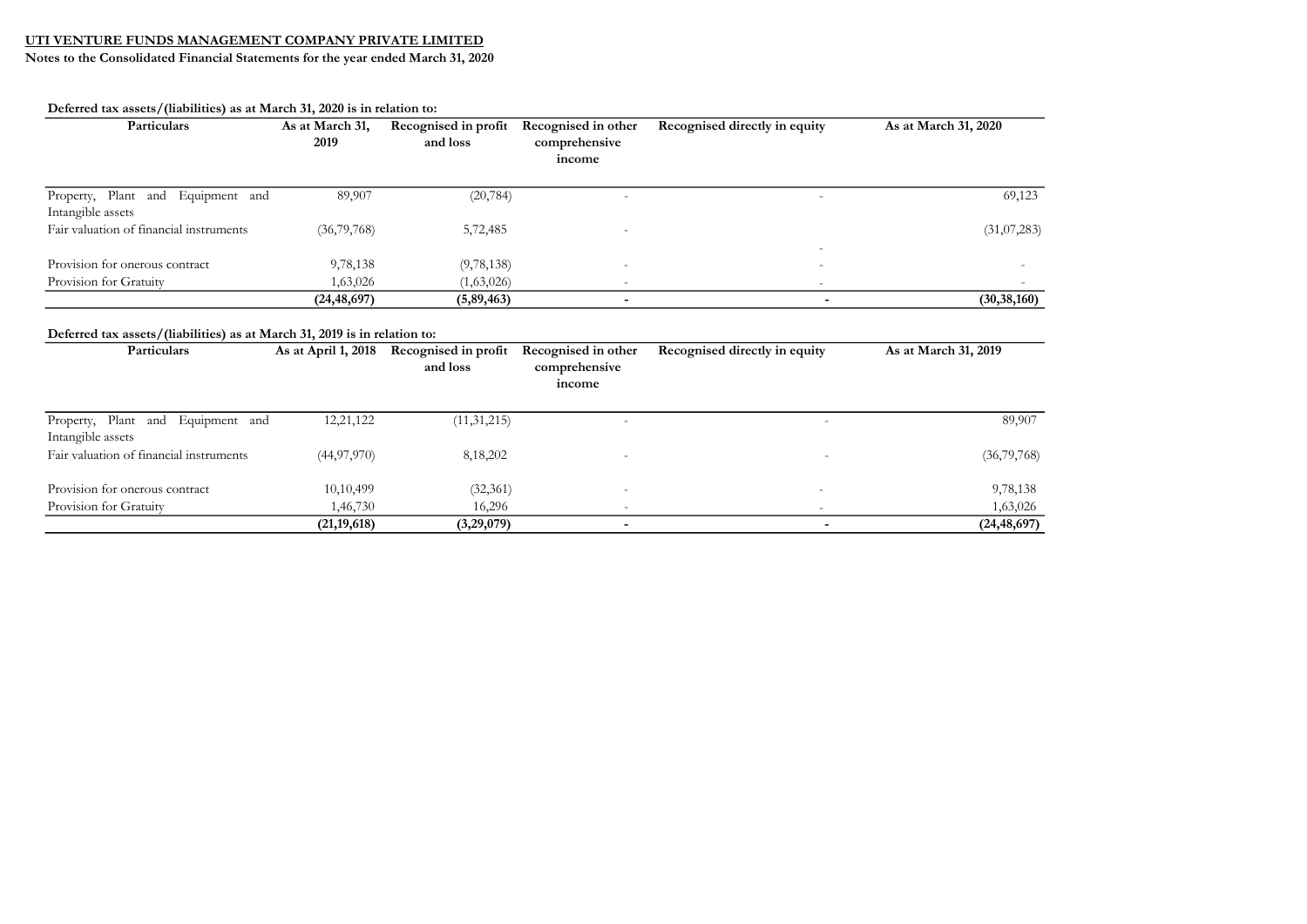Notes to the Consolidated Financial Statements for the year ended March 31, 2020

#### 27 Financial Risk Management

The Group has an exposure to the following risks arising from financial instruments: Credit Risk, Liquidity Risk and Market Risk

#### A. Risk Management Framework

The parent company's board of directors has the overall responsibility for the establishment and oversight of company's risk management framework. The company's risk management policies are established to identify and anal the risks faced by the company, to set appropriate risk limits and controls and to monitor risks and adherence to limits. Risk management policies and systems are reviewed regularly to reflect changes in market conditions company's activities.

#### B. Credit Risk

Credit risk is the risk that counterparty will not meet its obligations under a financial instrument or customer contract, leading to a financial loss. The Group is exposed to credit risk from its operating activities and activities, including deposits with banks and financial institutions and other financial instruments. The carrying amount of the financial assets represents the maximum credit risk exposure.

Financial Instruments & cash deposits: The Investments of the company are primarily in units mutual funds promoted by Group's parent company and in venture funds managed by the Company/other company.

All the investments in mutual funds have money market instruments and corporate bonds as underlying investments. These bonds and money market instruments are subject to credit risk of the issuer and also subject to interes risk. These units can be redeemed at their then Net Assets Value (NAV) minus exit load, if any. These underlying investments are monitored by Asset Managment Company set-up by the parent company. No specific monitoring of the underlying investments are made by the Company.

| Particulars                               | Carrying Amount          | <b>Contractual Cashflows</b> |           |  |  |
|-------------------------------------------|--------------------------|------------------------------|-----------|--|--|
|                                           | (March 31, 2020)         |                              |           |  |  |
|                                           |                          |                              |           |  |  |
|                                           |                          | Less than 1 year             | 1-3 years |  |  |
| Investments                               | 6,70,54,332              | 6,70,54,332                  |           |  |  |
| Trade Receivables                         |                          | $\overline{\phantom{0}}$     |           |  |  |
| Cash and Cash Equivalents                 | 7,73,54,735              | 7,73,54,735                  |           |  |  |
| Bank balance other than cash and cash equ | $\overline{\phantom{a}}$ | $\overline{\phantom{0}}$     |           |  |  |
| Loans                                     |                          |                              |           |  |  |
| Other Financial Assets                    | 14,45,500                | 14,45,500                    |           |  |  |
|                                           | 14,58,54,567             | 14,58,54,567                 |           |  |  |

Following is the exposure of the Company towards credit risk:

| Particulars                               | Carrying Amount  | <b>Contractual Cashflows</b> |                          |  |  |
|-------------------------------------------|------------------|------------------------------|--------------------------|--|--|
|                                           | (March 31, 2019) |                              |                          |  |  |
|                                           |                  | Less than 1 year             | 1-3 years                |  |  |
| Investments                               | 7,79,65,467      | 7,79,65,467                  | $\overline{\phantom{a}}$ |  |  |
| Trade Receivables                         |                  |                              |                          |  |  |
| Cash and Cash Equivalents                 | 2,54,52,959      | 2,54,52,959                  |                          |  |  |
| Bank balance other than cash and cash equ | 5,00,00,000      | 5,00,00,000                  |                          |  |  |
| Loans                                     |                  |                              |                          |  |  |
| Other Financial Assets                    | 19,21,145        | 19,21,145                    |                          |  |  |
|                                           | 15, 53, 39, 571  | 15,53,39,571                 |                          |  |  |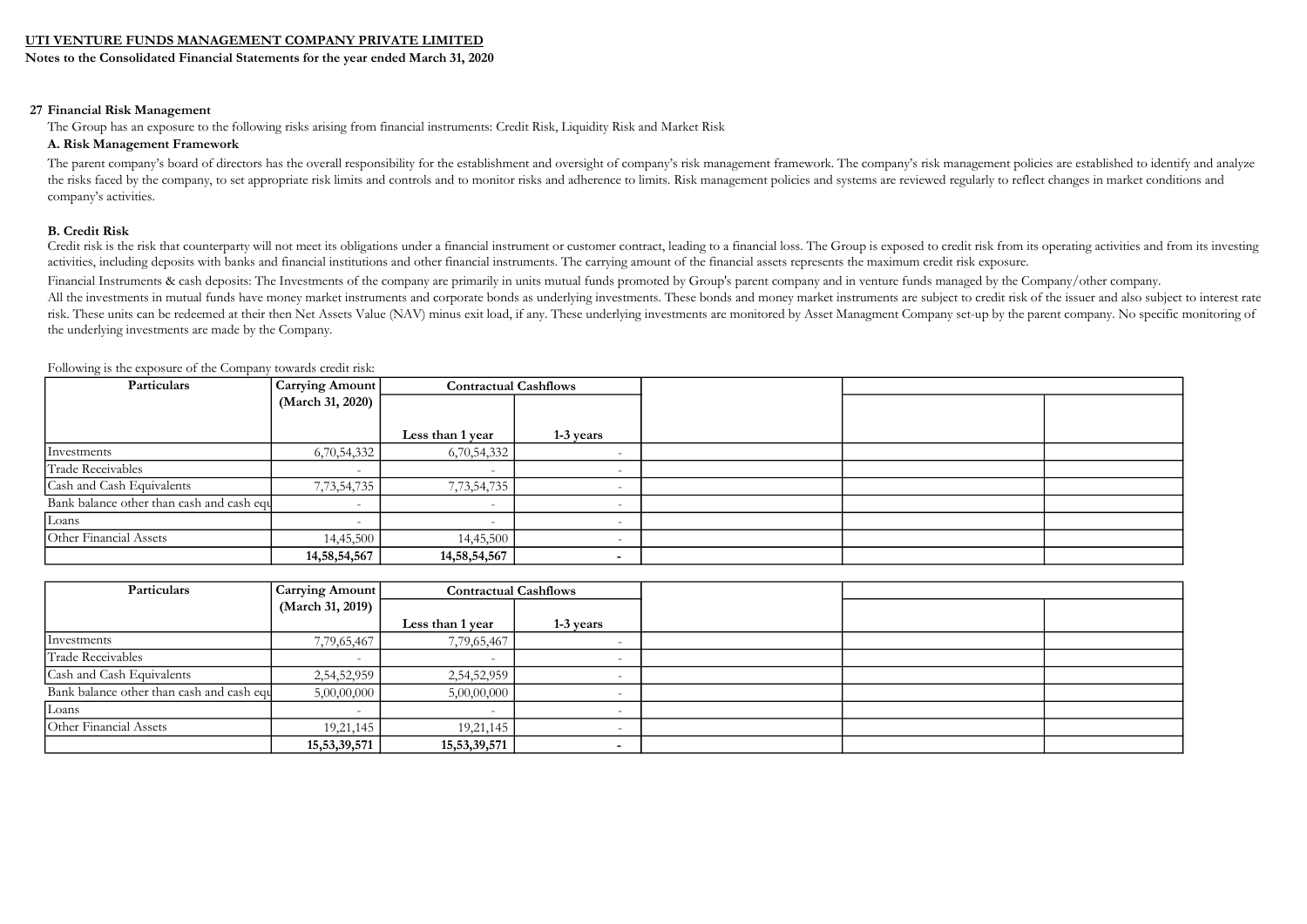Notes to the Consolidated Financial Statements for the year ended March 31, 2020

#### C. Liquidity Risk

Liquidity risk is the risk that the company will encounter difficulty in meeting the obligations associated with its financial liabilities that are settled by delivering cash or financial asset. The Group's approach to man ensure, as far as possible, that it will have sufficient liquidity to meet its liabilities when they are due, under normal and stressed conditions, without incurring unacceptable losses or risking damage to the Company's r

The Company does not have any material financial liabilities exposed towards liquidity risk other than trade payables to be settled within 1 year

| Carrying amount of Trade payables as |                |                |  |
|--------------------------------------|----------------|----------------|--|
| at                                   | March 31, 2020 | March 31, 2019 |  |
| Payable within 1<br>r vear           | 10,55,098      | 12,23,394      |  |

#### D. Market Risk

Market risk is the risk that the fair value of future cash flows of a financial instrument will fluctuate because of changes in market prices. Market risk comprises three types of risk: interest rate risk, currency risk an such as equity price risk and commodity risk. Financial instruments affected by market risk include loans, investments and deposits with banks.

#### Interest Rate Risk

Interest rate risk is the risk that the fair value or future cash flows of a financial instrument will fluctuate because of changes in market interest rates. The Group's exposure to the risk of changes in market interest r primarily to the Group's financial instruments being investments in mutual funds. Investments in mutual funds are subject to interest rate risk, depending on the market interest rate prevailing,, which in turn will affect underlying investments in corporate bonds and money market securities. Increase in interest rate prevailing in the market will decrease market value of the underlying securities and vice versa, particularly for long durati These investments are monitored by Asset Management body set-up by the Group's parent company. No specific monitoring of the underlying investments are made by the Company. Deposits with banks carry fixed interest rates.

#### Equity price risk

Group's financial instruments subject to equity price risk are its investments in Ascent India Fund and Ascent India Fund III. Investments in Ascent India Fund are monitored by the parent company, being the manager. As per Private Placement Memorandum of Ascent India Fund, the term of the Fund is eight years plus two years extended with the approval of super majority of the contributors, i.e up to April 14, 2014. The Fund has residual investments to be exited as on date and accordingly the parent Company has taken extension from super majority of the contributors for liquidating underlying investments and for exit of fund before September 30, 2019. Investments in Ascent India fund III are monitored by Ascent Capital Advisors India Pvt Ltd . The term of Ascent India Fund III is extended up to December 31, 2019. Both Funds have invested in equity shares of early stage investment and growth companies. Values of these investments are subject to changes in values of underlying investments.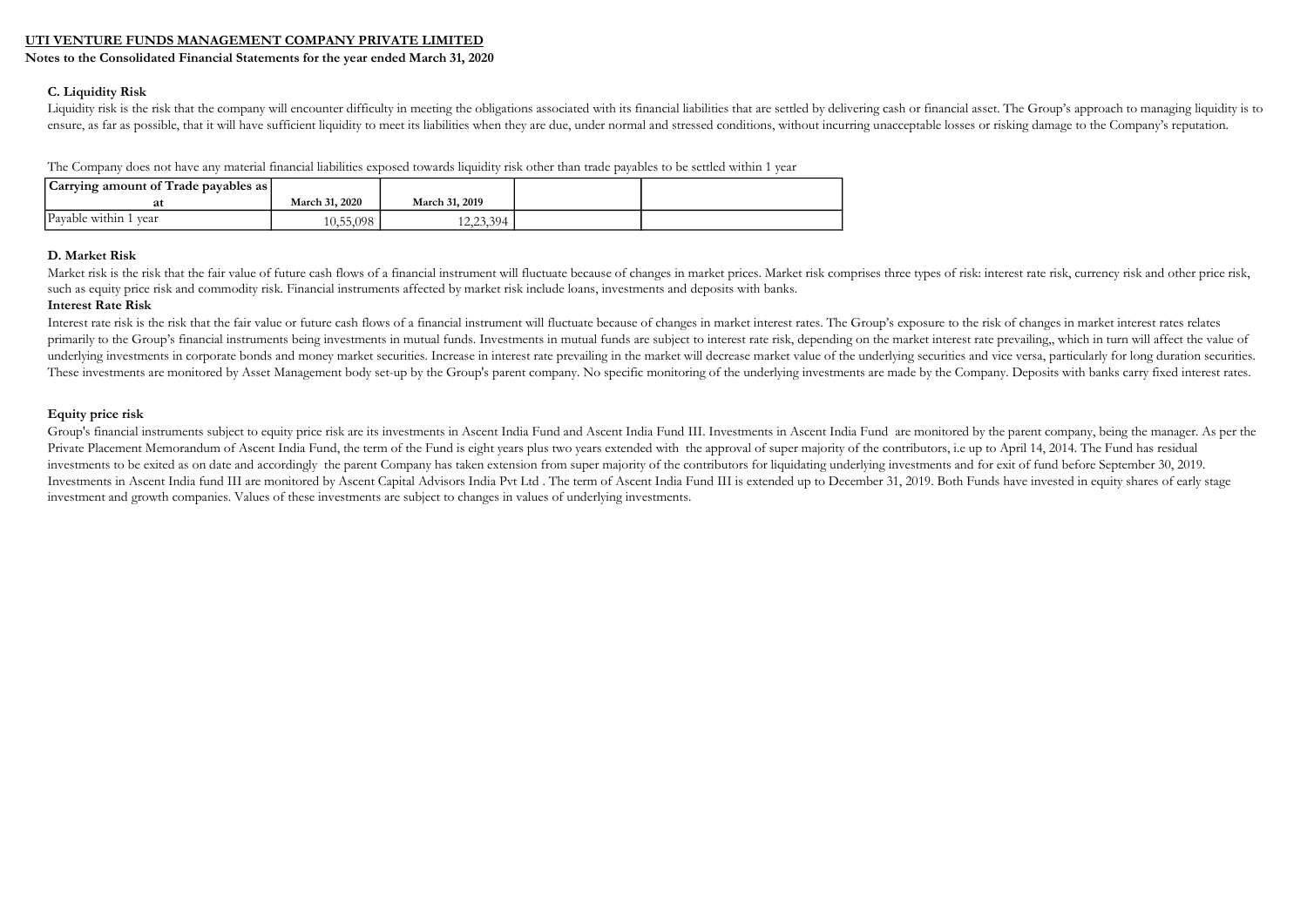Notes to the Consolidated Financial Statements for the year ended March 31, 2020

#### 28 Fair Value Hierarchy

The following table shows the carrying amounts and fair values of financial assets and financial liabilities, including their level in the fair value hierarchy:

| As at March 31, 2020                              | <b>Carrying Amount</b> |                        |              |             |                   |             |  |
|---------------------------------------------------|------------------------|------------------------|--------------|-------------|-------------------|-------------|--|
|                                                   | <b>FVTPL</b>           | <b>Amortised Cost</b>  | Total        | Level 1     | Level 2           | Level 3     |  |
| <b>Financial Assets:</b>                          |                        |                        |              |             |                   |             |  |
| Investments                                       | 6,70,54,332            |                        | 6,70,54,332  | 51, 31, 764 | 6, 19, 22, 568    |             |  |
| Loans                                             |                        |                        |              |             |                   |             |  |
| <b>Trade Receivables</b>                          |                        |                        |              |             |                   |             |  |
| Cash and cash equivalents                         |                        | 7,73,54,735            | 7,73,54,735  |             |                   | 7,73,54,735 |  |
| Bank balance other than cash and cash equ         |                        |                        |              |             |                   |             |  |
| Other financial assets                            |                        | 14,45,500              | 14,45,500    |             |                   | 14,45,500   |  |
| Total                                             | 6,70,54,332            | 7,88,00,235            | 14,58,54,567 | 51,31,764   | 6, 19, 22, 568    | 7,88,00,235 |  |
| <b>Financial Liabilities</b>                      |                        |                        |              |             |                   |             |  |
| Trade Payables                                    |                        | 10,55,098              | 10,55,098    |             |                   | 10,55,098   |  |
| Other financial liabilities                       |                        | 5,17,609               | 5,17,609     |             |                   | 5,17,609    |  |
| Total                                             |                        | 15,72,707              | 15,72,707    |             |                   | 15,72,707   |  |
| As at March 31, 2019                              |                        | <b>Carrying Amount</b> |              |             | <b>Fair Value</b> |             |  |
|                                                   | <b>FVTPL</b>           | <b>Amortised Cost</b>  | Total        | Level 1     | Level 2           | Level 3     |  |
| <b>Financial Assets:</b>                          |                        |                        |              |             |                   |             |  |
| Investments                                       | 7,79,65,467            |                        | 7,79,65,467  | 1,72,03,958 | 6,07,61,509       |             |  |
| Loans                                             |                        |                        |              |             |                   |             |  |
| <b>Trade Receivables</b>                          |                        |                        |              |             |                   |             |  |
| Cash and cash equivalents                         |                        | 2,54,52,959            | 2,54,52,959  |             |                   | 2,54,52,959 |  |
| Bank balance other than cash and cash equivalents |                        | 5,00,00,000            | 5,00,00,000  |             |                   | 5,00,00,000 |  |
| Other financial assets                            |                        | 19,21,145              | 19,21,145    |             |                   | 19,21,145   |  |
| Total                                             | 7,79,65,467            | 7,73,74,104            | 15,53,39,571 | 1,72,03,958 | 6,07,61,509       | 7,73,74,104 |  |
| <b>Financial Liabilities</b>                      |                        |                        |              |             |                   |             |  |
| Trade Payables                                    |                        | 12,23,394              | 12,23,394    |             |                   | 12,23,394   |  |
| Other financial liabilities                       |                        | 86,499                 | 86,499       |             |                   | 86,499      |  |
| Total                                             |                        | 13,09,893              | 13,09,893    |             |                   | 13,09,893   |  |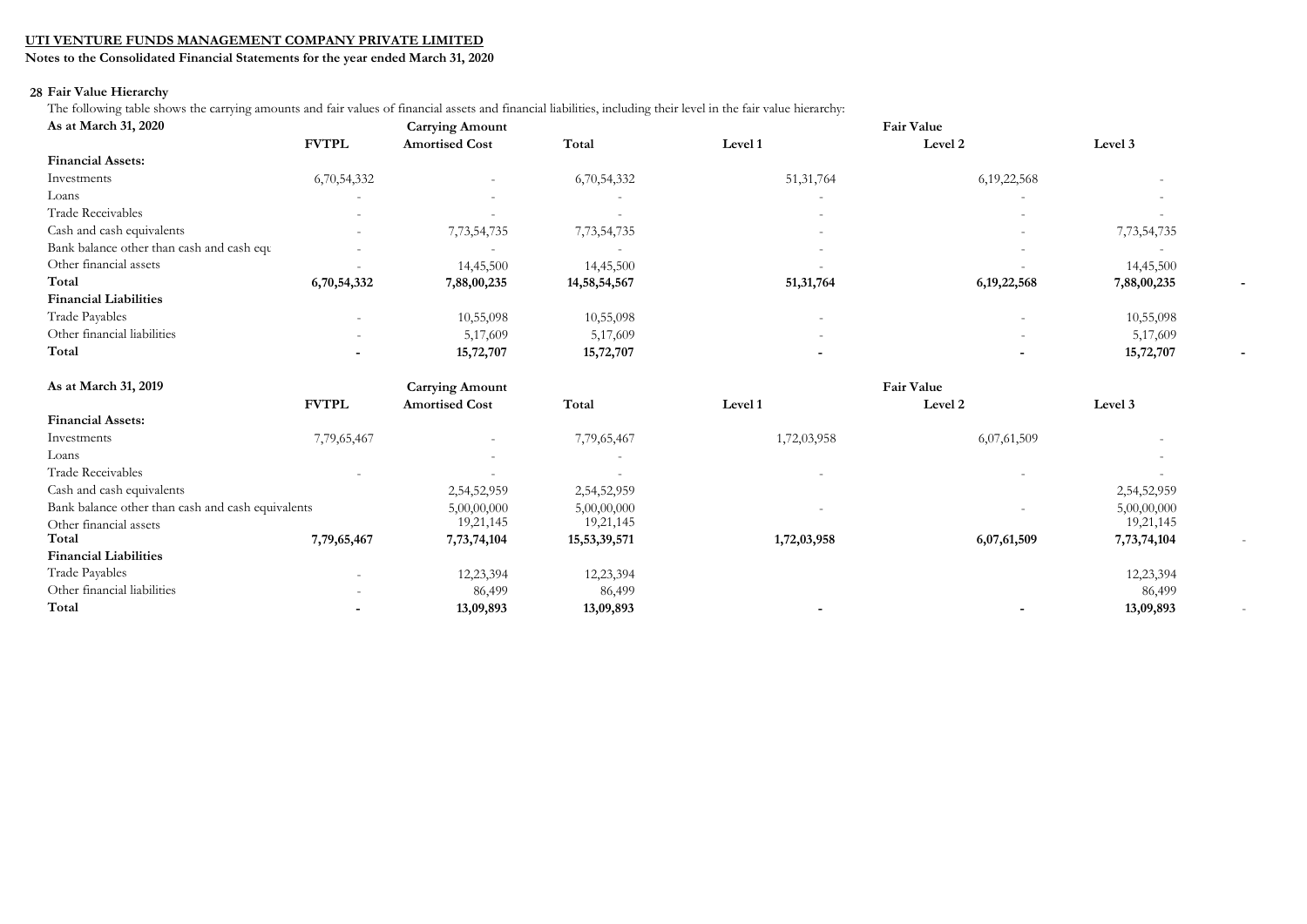Notes to the Consolidated Financial Statements for the year ended March 31, 2020

#### 29 Capital Management

The primary objective of the company's capital management is to maximize the shareholder value as well as to maintain investor, creditor and market confidence and to sustain future development of the company.

The Company manages its capital structure and makes adjustments in light of changes in economic conditions and the requirements of the financial covenants. To maintain or adjust the capital structure, the Company may adjus dividend payment to shareholders, return capital to shareholders or issue new shares.

The Company is predominently Equity financed and hence does not monitor capital by any techniques.

| 30 The following table shows an analysis of assets & liabilities analysed according to when they are expected to be recovered or settled |  |
|------------------------------------------------------------------------------------------------------------------------------------------|--|
|------------------------------------------------------------------------------------------------------------------------------------------|--|

| Particulars                               | As at March 31, 2020             |                          |                          |  |
|-------------------------------------------|----------------------------------|--------------------------|--------------------------|--|
|                                           | Within 12 months After 12 months |                          | Total                    |  |
|                                           |                                  |                          |                          |  |
| <b>ASSETS</b>                             |                                  |                          |                          |  |
| Investments                               |                                  | 6,70,54,332              | 6,70,54,332              |  |
| Trade Receivables                         | $\overline{a}$                   |                          |                          |  |
| Cash and Cash Equivalents                 | 7,73,54,735                      |                          | 7,73,54,735              |  |
| Bank balance other than cash and cash equ |                                  | $\overline{\phantom{a}}$ |                          |  |
| Loans                                     | $\overline{\phantom{a}}$         | $\overline{\phantom{a}}$ | $\overline{\phantom{a}}$ |  |
| Other Financial Assets                    | $\overline{\phantom{a}}$         |                          |                          |  |
| Current tax assets (net)                  | $\overline{\phantom{a}}$         | 5,86,299                 | 5,86,299                 |  |
| Property, plant and equipment             |                                  |                          |                          |  |
| Other Non Financial assets                | 29,855                           | $\sim$                   | 29,855                   |  |
| <b>Total Assets</b>                       | 7,73,84,590                      | 6,76,40,631              | 14,50,25,221             |  |
| <b>LIABILITIES</b>                        |                                  |                          |                          |  |
| Total outstanding dues of micro and       |                                  |                          |                          |  |
| small enterprises                         | $\overline{\phantom{a}}$         | $\overline{a}$           | $\overline{\phantom{a}}$ |  |
| Total outstanding dues of creditors other |                                  |                          |                          |  |
| than micro enterprises and small          |                                  |                          |                          |  |
| enterprises                               | 10,55,098                        |                          | 10,55,098                |  |
| Other Financial Liabilities               | 5,17,609                         |                          | 5,17,609                 |  |
| Deferred Tax Liability                    |                                  | 30,38,161                | 30,38,161                |  |
| Provisions                                | $\overline{\phantom{a}}$         | 6,48,000                 | 6,48,000                 |  |
|                                           |                                  | $\sim$                   |                          |  |
| <b>Total Assets</b>                       | 15,72,707                        | 36,86,161                | 52,58,868                |  |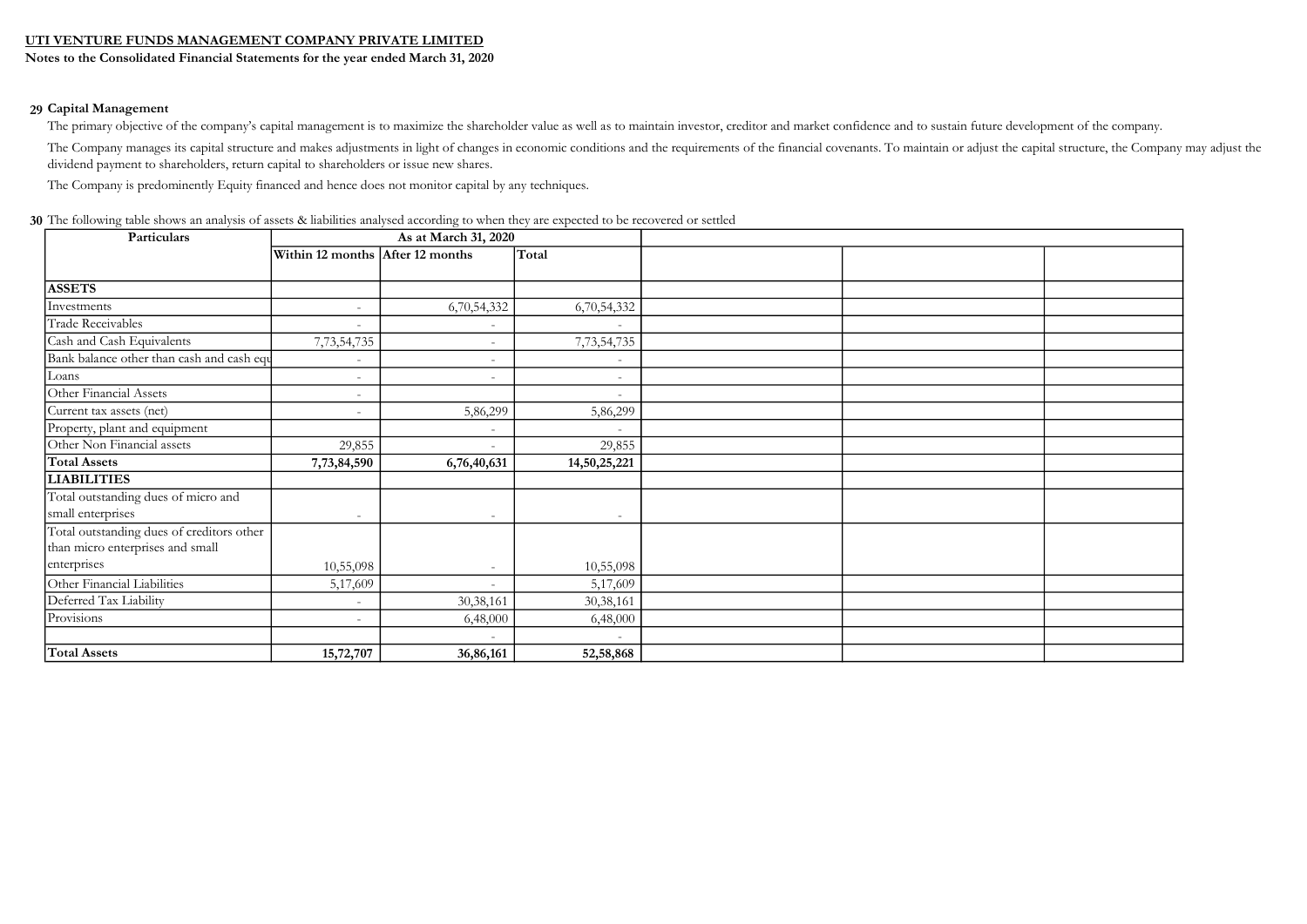| Particulars                               | As at March 31, 2019             |             |              |  |  |  |  |
|-------------------------------------------|----------------------------------|-------------|--------------|--|--|--|--|
|                                           | Within 12 months After 12 months |             | Total        |  |  |  |  |
|                                           |                                  |             |              |  |  |  |  |
| <b>ASSETS</b>                             |                                  |             |              |  |  |  |  |
| Investments                               |                                  | 7,79,65,467 | 7,79,65,467  |  |  |  |  |
| <b>Trade Receivables</b>                  |                                  |             |              |  |  |  |  |
| Cash and Cash Equivalents                 | 2,54,52,959                      |             | 2,54,52,959  |  |  |  |  |
| Bank balance other than cash and cash equ | 5,00,00,000                      |             | 5,00,00,000  |  |  |  |  |
| Loans                                     |                                  |             |              |  |  |  |  |
| Other Financial Assets                    | 19,21,145                        |             | 19,21,145    |  |  |  |  |
| Current tax assets (net)                  |                                  | 5,42,838    | 5,42,838     |  |  |  |  |
| Property, plant and equipment             |                                  |             |              |  |  |  |  |
| Other Non Financial assets                | 1,30,631                         |             | 1,30,631     |  |  |  |  |
| <b>Total Assets</b>                       | 7,75,04,735                      | 7,85,08,305 | 15,60,13,040 |  |  |  |  |
| <b>LIABILITIES</b>                        |                                  |             |              |  |  |  |  |
| Total outstanding dues of micro and       |                                  |             |              |  |  |  |  |
| small enterprises                         |                                  |             |              |  |  |  |  |
| Total outstanding dues of creditors other |                                  |             |              |  |  |  |  |
| than micro enterprises and small          |                                  |             |              |  |  |  |  |
| enterprises                               | 12,23,394                        |             | 12,23,394    |  |  |  |  |
| Other Financial Liabilities               | 86,499                           |             | 86,499       |  |  |  |  |
| Deferred Tax Liability                    |                                  | 24,48,698   | 24,48,698    |  |  |  |  |
| Provisions                                | 30,02,560                        | 47,07,957   | 77,10,517    |  |  |  |  |
|                                           |                                  |             |              |  |  |  |  |
| <b>Total Assets</b>                       | 43, 12, 453                      | 71,56,655   | 1,14,69,108  |  |  |  |  |